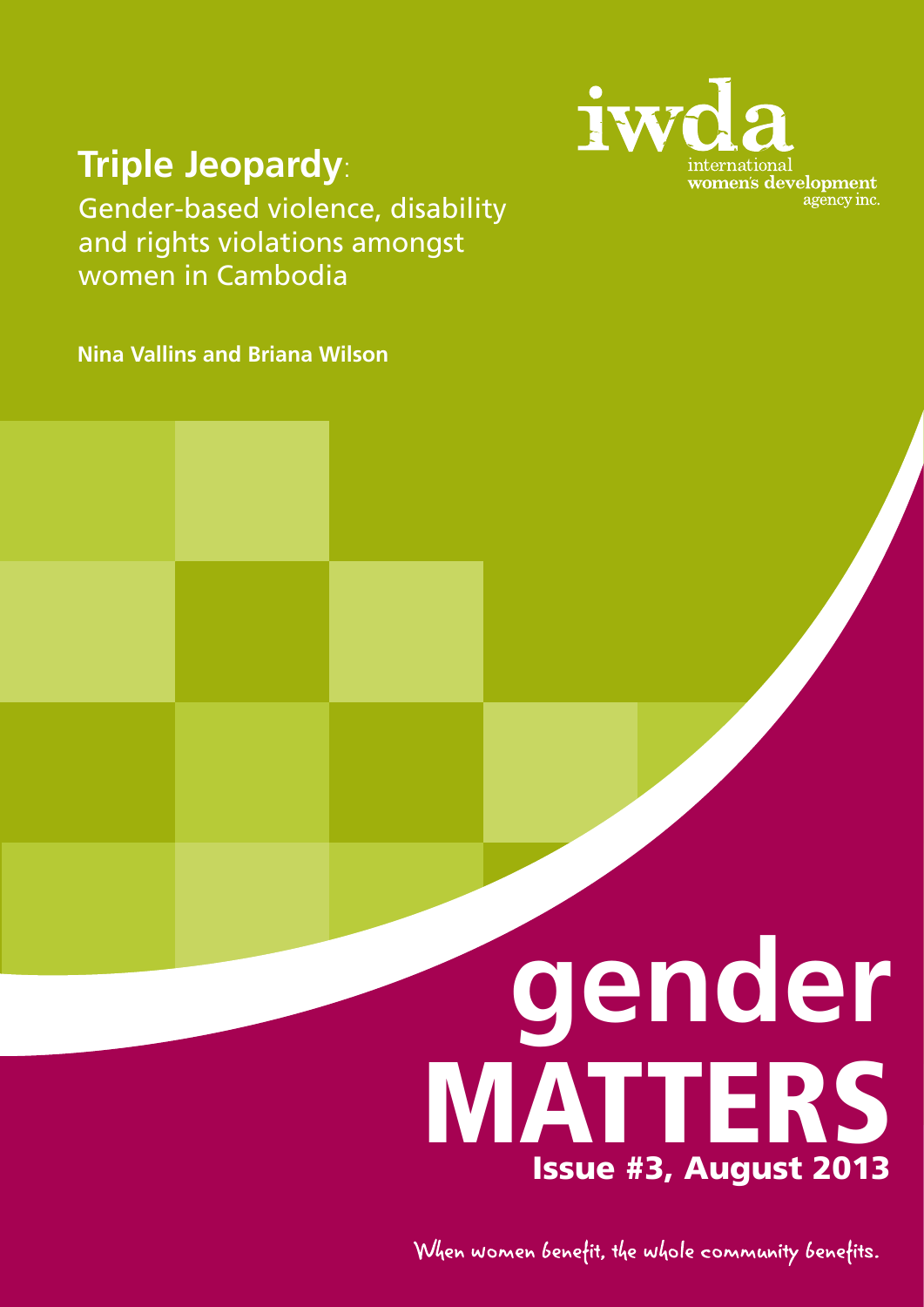# Acknowledgments

This issue of Gender Matters was developed collaboratively by individuals working with IWDA and the CBM-Nossal Institute Partnership for Disability Inclusive Development.

The authors express grateful appreciation to the research team: Tith Hiengseka, Heng Channtey, Ton Doeurn, Tep Danang, Chhay Thida, Touch Siya, and Nak Samneang, who spoke to hundreds of women about difficult and traumatic issues and ensured that the research honestly reflected the experiences of women with disabilities, as well as to Dr Jill Astbury, Jo Crawford, Kathy Oliver, and Fareen Walji.

Thanks also to Tom Muller, Tessa Walsh, Sok Panha, Tep Danang, Tith Hiengseka, Fareen Walji, Chelsea Huggett, Elena Down, Catherine Naughton and Heather Brown for their editing assistance. The *Triple Jeopardy* research was funded by AusAID through the Australian Development Research Awards<sup>1</sup>

We particularly acknowledge and express our deep gratitude to the 354 women who generously and bravely contributed their time and histories to this research.

# Partners featured in this publication

**IWDA recognises partnership and collaboration as fundamental to development effectiveness. As we work with partners, we build our capabilities and strengths to advocate for gender equality. Together we create space for women's voices to be heard and amplify those voices through networking, advocacy and research.**

The **CBM-Nossal Institute Partnership for Disability Inclusive Development** was formed in 2008 by CBM Australia and the Nossal Institute for Global Health. CBM Australia is Australia's largest implementer of disabilityspecific and inclusive development activities, and has been actively building the capacity of development stakeholders in disability-inclusive development. The Nossal Institute for Global Health is an Institute of the School of Population and Global Health, within the Faculty of Medicine, Dentistry and Health Sciences, of the University of Melbourne. It has a combined focus on health related development implementation, research and training including disability inclusive development.

IWDA would like to thank the support and generosity of the Page-Hanify Family Benefaction in awarding a grant to produce this issue of *Gender Matters*.

# Contents

| 2. Violence against women with disabilities <b>Commission Control</b> 2.                                                                                                                                                             | 2<br>4                     |
|--------------------------------------------------------------------------------------------------------------------------------------------------------------------------------------------------------------------------------------|----------------------------|
| 3. Disclosure and seeking help <b>contract to the contract of the set of the contract of the set of the set of the</b>                                                                                                               | 5                          |
| 4. Financial autonomy <b>contract and all the contract of the contract of the contract of the contract of the contract of the contract of the contract of the contract of the contract of the contract of the contract of the co</b> | 8                          |
| 5. Community support and discrimination <b>Manufation</b>                                                                                                                                                                            | 9<br>9<br>10<br>10<br>11   |
| 6. Practical implications<br><u> 1999 - Johann Stein, mars ann an Stein, mar ann an Stein, mar ann an Stein ann an Stein ann an Stein ann an St</u><br>6.1 The need for broad social change                                          | 13<br>13<br>13<br>15<br>16 |
|                                                                                                                                                                                                                                      | 17                         |

**Banteay Srei** is a grassroots women's NGO in Cambodia that focuses on empowering communities at the grassroots level and establishing strong community networks to combat violence against women. Banteay Srei began mainstreaming disability in its work in the late 1990s, before disability mainstreaming was an issue on the radar of many organisations.

The **Cambodian Disabled People's Organisation** (CDPO) is a non-governmental, membership-based organization of people with disabilities, established in 1994. Its mission is to develop the networks of people with disabilities so as to support, protect, serve and promote their rights, achievements and interests, and enable their full participation and equality in society.

**Monash University** began life in Melbourne with its first students commencing in 1961. It has grown to become the largest university in Australia, with campuses across the world and is ranked in the top one per cent of world universities according to the Times Higher Education World University Rankings.

<sup>1.</sup> All published research reports available from www.wda.org.au/research/triple-jeopardy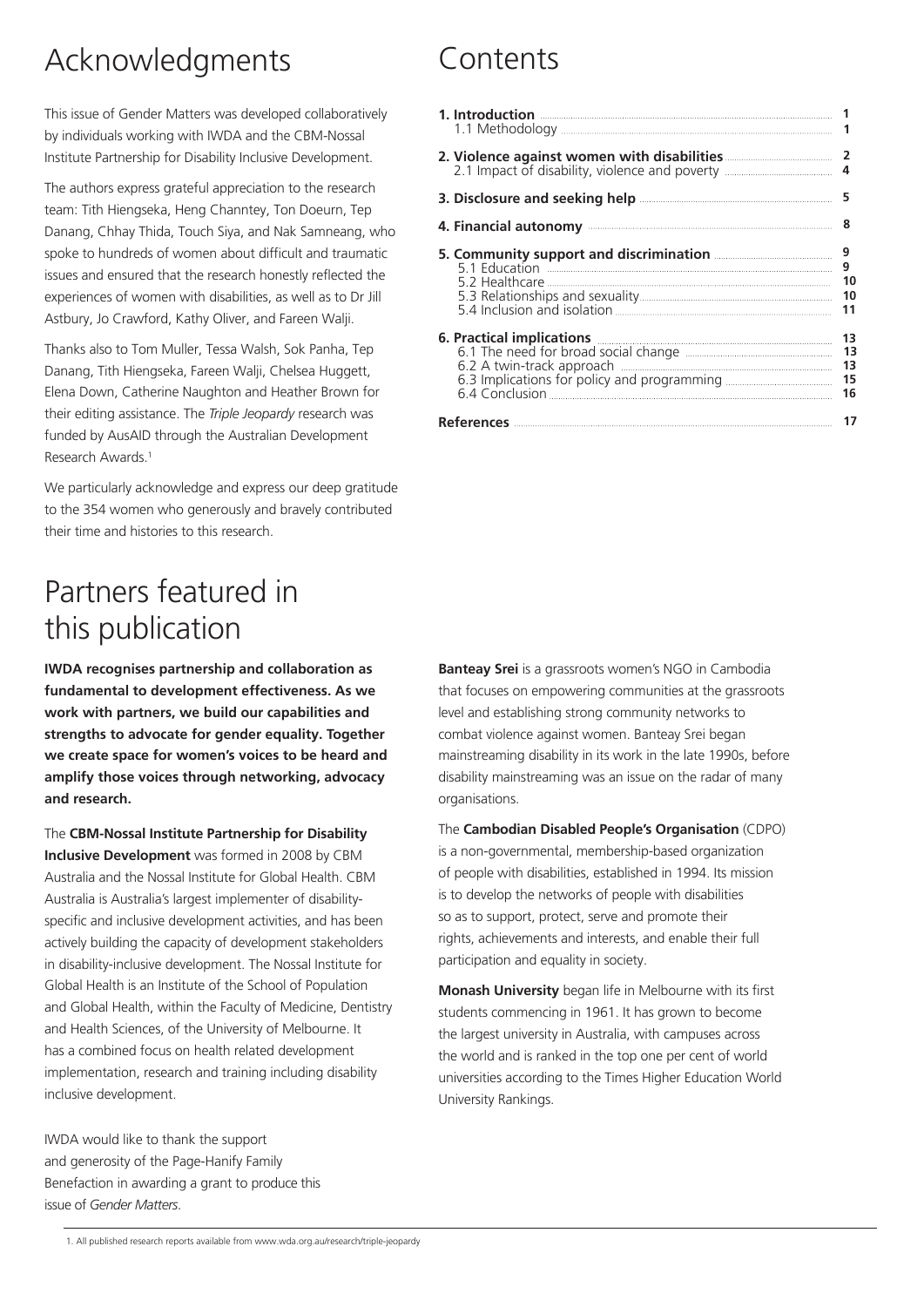# 1. Introduction

**I urge people with disabilities to fight to survive and not lose hope. We should do what we want to do. We should avoid being forced to do anything. I suggest to people without disabilities that they should encourage me. I want them to have goodwill.** (IDISRU3)

**I would like to request the authorities to create a trusting environment for women with disabilities and help resolve their problems immediately, not just leave cases open. I would like to request the authorities to keep claims confidential. I would like to suggest that NGOs raise awareness in communities about sexual abuse and provide information about legal services so they know who they can turn to for help.** (IDIBB3)

From May 2010 to November 2012, Banteay Srei, the Cambodian Disabled People's Organisation (CDPO), CBM Australia, International Women's Development Agency (IWDA) and Monash University, with support from AusAID through the Australian Development Research Awards, conducted a participatory action research project called *Triple Jeopardy: gender-based violence, disability, rights violations and access to related services among women in Cambodia.*

The *Triple Jeopardy* research compared experiences and levels of violence, discrimination, mental wellbeing, and financial autonomy of women with and without disabilities.<sup>2</sup> While women showed strength and hope for the future, they also told stories of abuse and discrimination. Particularly in comparison to women without disabilities, women with disabilities experience high levels of violence perpetrated by family members, are subject to significant control and coercion from family and partners, suffer significant psychological distress, are isolated from and discriminated against by their communities, and have limited choices and control over their bodies and lives.

Women described experiences of discrimination, abuse and vulnerability resulting from intersecting effects of poverty, gender and disability. Violence against women with disabilities is both a component of violence against women and the result of intersecting discrimination — against women and against people with disabilities, which can change both the prevalence and type of violence experienced by women with disabilities compared to those without. Women in the study also described the increased vulnerability associated with poverty, adding a third dimension of complexity to their experience. Poverty limited education and employment, resulting in further stigma, discrimination and abuse. It also impacted on women's ability to seek assistance, and / or leave violent living situations.

### 1.1 Methodology

The research used a variety of methods, including a survey with 354 women (177 women with disabilities, 177 without disabilities), focus group discussions with approximately 80 women with disabilities, in-depth interviews with 30 women with disabilities who had experienced violence, and interviews with 15 key informants working at relevant government and nongovernment organisations.

A power analysis indicated a total sample size of 330 would be sufficient to detect a difference in the rates of violence between women with disabilities and those without disabilities if one existed. However, the number of women surveyed does not allow a confident extrapolation for all women across Cambodia. The criteria for participating in the research included: being between 18 and 45 years old, the ability to comprehend and communicate sufficiently to respond to the survey, and the ability to give informed consent. It was not possible to include participants who were profoundly deaf given the lack of appropriately trained workers in Cambodia with the requisite communication skills, and the inappropriateness of using family members to translate family-specific communication systems given the nature of the research. Another limitation is that women's experiences are not disaggregated by type of impairment, concealing differences in experience among women with disabilities.





The recruitment strategy for the research involved two steps. First, women with disabilities were identified with the assistance of local disability organisations. Second, women without disabilities were selected who lived in the same neighbourhood as women with disabilities, to enable broad socio-economic matching.

This may mean that the women with disabilities selected may represent a more empowered group of women with better access to resources and services than other women with disabilities who are not connected to a disabled person's organisation.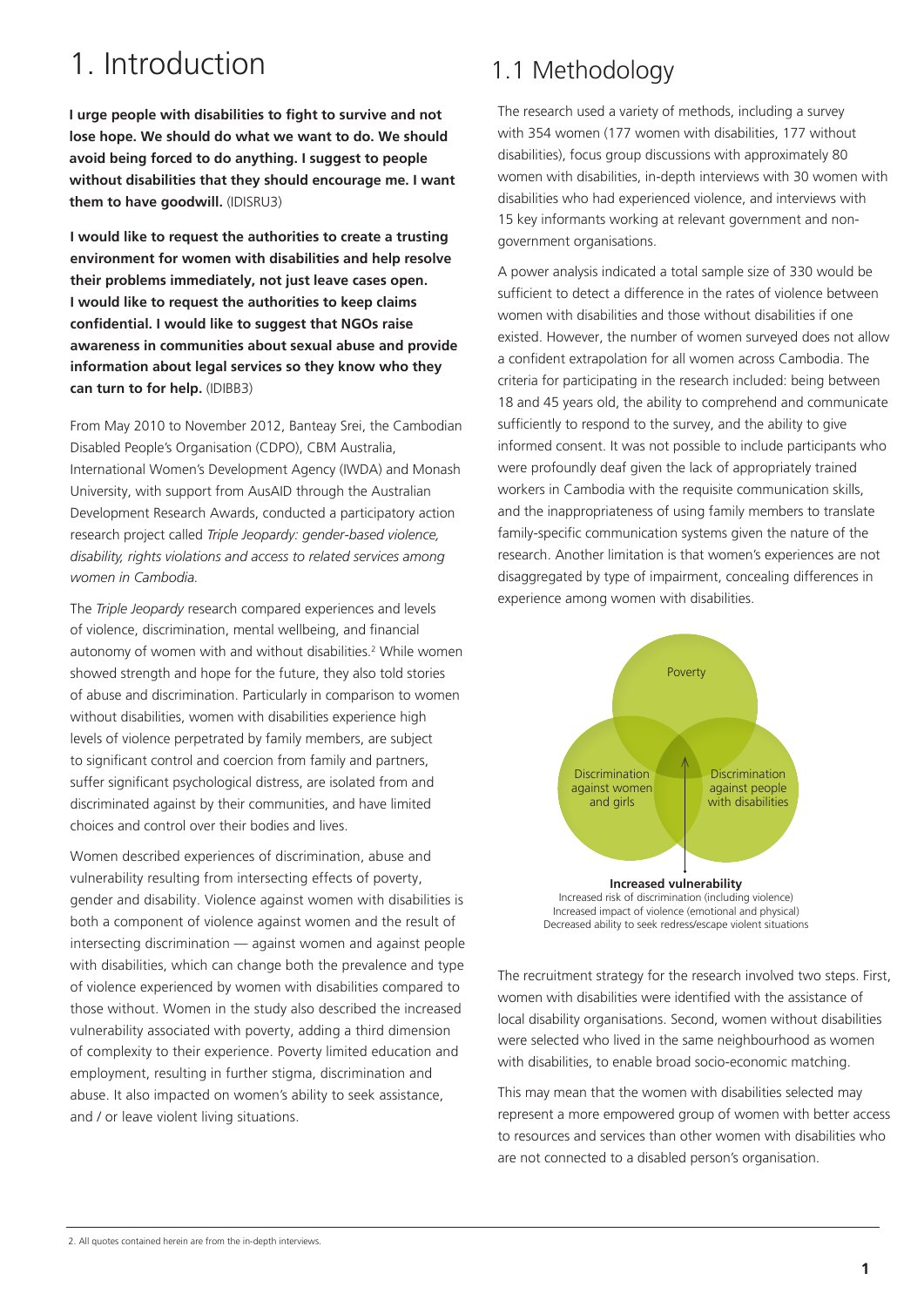Recruitment was designed to be broadly representative of the urban / rural distribution of the Cambodian population. Accordingly, just over a quarter of participants (26.3%) were recruited from urban settings and nearly three quarters (73.8%) from rural areas.

Socio-demographic information about the women:

|                           | Women with<br>disabilities | Women without<br>disabilities |
|---------------------------|----------------------------|-------------------------------|
| Age                       | 32.1                       | $31.40*$                      |
| No schooling              | 28.2%                      | 19.2%                         |
| Never married             | 57.6%                      | 19.2%                         |
| Not married now           | 75.1%                      | 28.8%                         |
| Live with birth<br>family | 75.1%                      | 44.6%                         |
| Not married now           | 75.1%                      | 28.8%                         |
| Earns money               | 70.6%                      | 81.4%                         |

\*The difference is not statistically significant

Field research was conducted by Cambodian women, including women with lived experience of disability and women with expertise in gender and development. This was critical for enabling women to discuss sensitive, personal and traumatic experiences. The participation of local women, and in particular local women with disabilities, was also vital for ensuring the research was not extractive but rather, enabled women to speak about their experiences of violence, often for the first time. This also raised awareness of the capacity of women, including women with disabilities, to participate meaningfully and contribute to economic and social life, including in professional roles.

The survey was based on that used for the World Health Organisation Multi-Country Study on Violence against Women, modified to include the Washington City Group questions on disability and the Self-Reporting Questionnaire to measure psychiatric disturbance.<sup>3</sup> This was designed to enable comparison with other research on violence against women, and to establish a methodology for generating comparative data on violence against women with disabilities and those without. The survey took approximately an hour to administer. The in-depth interviews explored women's lives in more detail.

This paper draws on raw data, internal analysis, published reports from the research and other papers by research team members to present women's experiences of multiple discriminations, including in their own voice. It foregrounds qualitative data – individual stories – complementing the focus on the analysis of quantitative data in the Working Paper. The research deepened understanding of the nature of the multiple intersections between disability, gender, poverty and violence, which informed recommendations for policy and practice within the Cambodian context and beyond.

## 2. Violence against women with disabilities

**This study used a comprehensive understanding of violence against women, considering emotional, physical and sexual violence as well as controlling and coercive behaviours.** 

Emotional violence includes behaviours such as insulting, humiliating, intimidating (yelling, smashing objects etc.) and threats to hurt the victim or someone she cares about. Physical violence includes behaviours such as slapping, pushing, throwing something at the person, hitting with a fist or something else which can hurt, kicking or beating, choking or burning, and threats or actual use of a weapon. Sexual violence was defined as being forced to have sex, agreeing to have sex because the woman was afraid of what would happen if she said no, or being forced to do something the woman found degrading. Controlling and coercive behaviours included various behaviours which significantly limited women's freedom and autonomy.

The survey explored violence perpetrated by family members (parents, siblings, step-parents etc.) and partners.4 Women with disabilities were less likely to be partnered than women without disabilities, so the statistics regarding partner violence should be interpreted with this in mind. 'Family violence' is used here to mean violence perpetrated by any family member other than an intimate partner.

The research revealed that women with disabilities experience interpersonal violence differently to and at a much higher level than women without disabilities, highlighting the intersection of gender and disability discrimination.

| Family violence in<br>lifetime | Women with<br>disabilities | Women<br>without<br>disabilities* | Overall<br>prevalence |
|--------------------------------|----------------------------|-----------------------------------|-----------------------|
| Emotional violence             | 52.5%                      | 35.2%                             | 43.9%                 |
| Physical violence              | 25.4%                      | 11.4%                             | 18.4%                 |
| Sexual violence                | 5.7%                       | 1.1%                              | 3.4%                  |

\*The difference between results for the two groups is highly statistically significant

| Controlling<br>behaviour by family<br>members                                 | Women with<br>disabilities | Women<br>without<br>disabilities | Overall<br>prevalence |
|-------------------------------------------------------------------------------|----------------------------|----------------------------------|-----------------------|
| Insist on knowing<br>where you are at all<br>times                            | 48%                        | 37.5%                            | 42.75%                |
| Ignore you or treat<br>you differently                                        | 27.1%                      | 17%                              | 22.05%                |
| Expect you to ask<br>permission before<br>seeking health care<br>for yourself | 48.6%                      | 34.7%                            | 41.65%                |

3. A small number of questions from the WHO survey were dropped to accommodate these additional questions without extending the overall length of the survey.

**2** 4. The word 'partner' is used as that is the term used in interpersonal violence research. In this research, all partnered women were in heterosexual relationships; they may or may not have been formally married, but if women spoke of having a 'partner,' whether or not they had a marriage certificate, this would have been considered

in the cultural context to be a marriage-type relationship.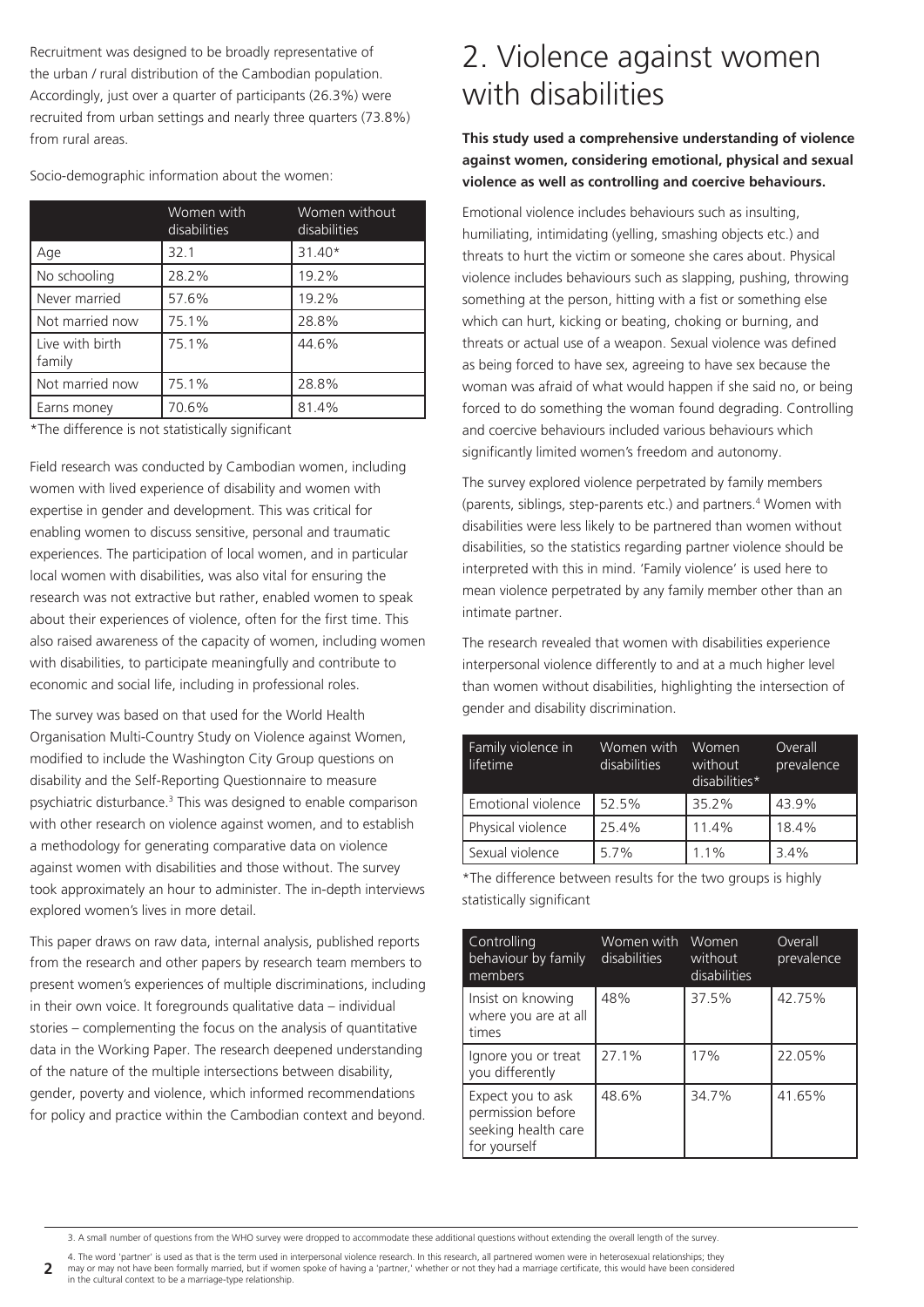We found extremely high levels of violence by family members against women with disabilities, in addition to an array of controlling and coercive behaviour. The home is a particularly unsafe space for women with disabilities.

**When I moved away to study, that time was very difficult for me. My father always sent money and rice to my uncle for my living expenses, but I just got a small amount of it. Sometimes my cousin took my money. ... They didn't take care of me properly, and sometimes I had to crawl to the well and come back by myself. I used to get dirty every time I bathed. However, when my uncle knew my parents were visiting, he would make sure I was clean.** (IDPP5)

**From the time I became blind my family treated me very badly. They thought that because I was blind I couldn't do anything. One of my sisters hit me a few times. She said that my sisters were happy when I cried. My cousin accused me of having a relationship with her husband. She hit me with a piece of wood. But I had done nothing at all. So is it my fault that she did that?** (IDPP4)

**It was my uncle, my father's youngest brother. At that time ... I didn't even understand about sex. I was about 13 and my body hadn't matured. I slept with my grandmother, and she used to get up early in the morning to start the fire, leaving me alone. My uncle came to sleep with me. He felt my breasts, sexual organs, hands and legs. At that time, I felt as if I was dreaming because I knew nothing [about sex] until I got married. But I never told anyone. He did it about two or three times. I stopped sleeping with my grandmother and went to sleep in my mother's room. Now my uncle is too ashamed to visit me. … I've never told anyone until now, not even my mother ... but I've kept it in my mind for 30 years.** (IDIBB3)

The most common perpetrators of family violence were parents. The differences between women with and without disabilities regarding which family member perpetrated violence against them were not statistically significant.

| Perpetrators of family violence | Percentage for all women |
|---------------------------------|--------------------------|
| Father or mother                | 49%                      |
| Another male family member      | 31.3%                    |
| Another female family member    | 27.1%                    |
| Step-parent                     | 63%                      |

The survey asked questions about violence over the last 12 months and lifetime prevalence, but did not ask when a respondent first experienced violence. Participants were asked to indicate if they had been touched sexually or made to do something sexual before the age of 15 by putting a mark on cards with a happy face and a sad face; some 13.1% indicated they had experienced some form of sexual abuse. As the cards

did not contain identifying information, the research does not compare prevalence for women with and without a disability.

In the in-depth interviews, some women with disabilities spoke in detail about their childhood. Of the 16 women who had an impairment in childhood and who were able to talk about this, 12 had experienced abuse and / or violence during childhood from family members, neighbours or other students. This points to the urgency of undertaking specific research on violence against children with disabilities and of a precautionary focus on reducing the risk of violence against children with disability, given their vulnerability and the profound impact abuse can have on development.<sup>5</sup>

Women with disabilities experienced slightly higher rates of violence from partners than women without disabilities, though the differences were not statistically significant. However, women with disabilities were up to 4.2 times more likely to be subjected to controlling behaviours by their partners than women without disabilities, again indicating more than gender discrimination alone.

| Partner violence in<br>lifetime | Women<br>with<br>disabilities | Women<br>without<br>disabilities* | Overall<br>prevalence |
|---------------------------------|-------------------------------|-----------------------------------|-----------------------|
| Emotional violence              | 48.9%                         | 41.8%                             | 43.5%                 |
| Physical violence               | 26.6%                         | 23.4%                             | 24.3%                 |
| Sexual violence                 | 24.4%                         | 16.8%                             | 18.6%                 |

\*The difference between the two groups is not statistically significant.

| Controlling<br>behavious by<br>partners                                               | Women<br>with<br>disabilities | Women<br>without<br>disabilities | Percentage<br>for all women |
|---------------------------------------------------------------------------------------|-------------------------------|----------------------------------|-----------------------------|
| Insists on knowing<br>where you are at all<br>times                                   | 62.2%                         | 28%                              | 36.7%                       |
| Expects you to<br>ask his permission<br>before seeking<br>health care for<br>vourself | 71.1%                         | 49.2%                            | 54.8%                       |

**He got jealous when he was drunk. At that time, my mother rarely stayed home, and he often used a machete to threaten to strike me and cut my neck. During the violence, I stayed with my oldest child ... he threatened to kill me and my child, which made me very frightened. I didn't dare to tell my mother because it happened too late at night, but instead tried to remain restrained. When sleeping, the door was locked and the key was kept with my husband with the machete by his head ... I always wanted to run away. My mother could only help me argue with him and then would go back home.** (IDIKS2)

5. Note that research conducted by the African Child Policy Forum on violence against children with disabilities found high levels of violence against children with disabilities,

both boys and girls (The African Child Policy Forum 2010). See also Handicap International and Save the Children, 2011.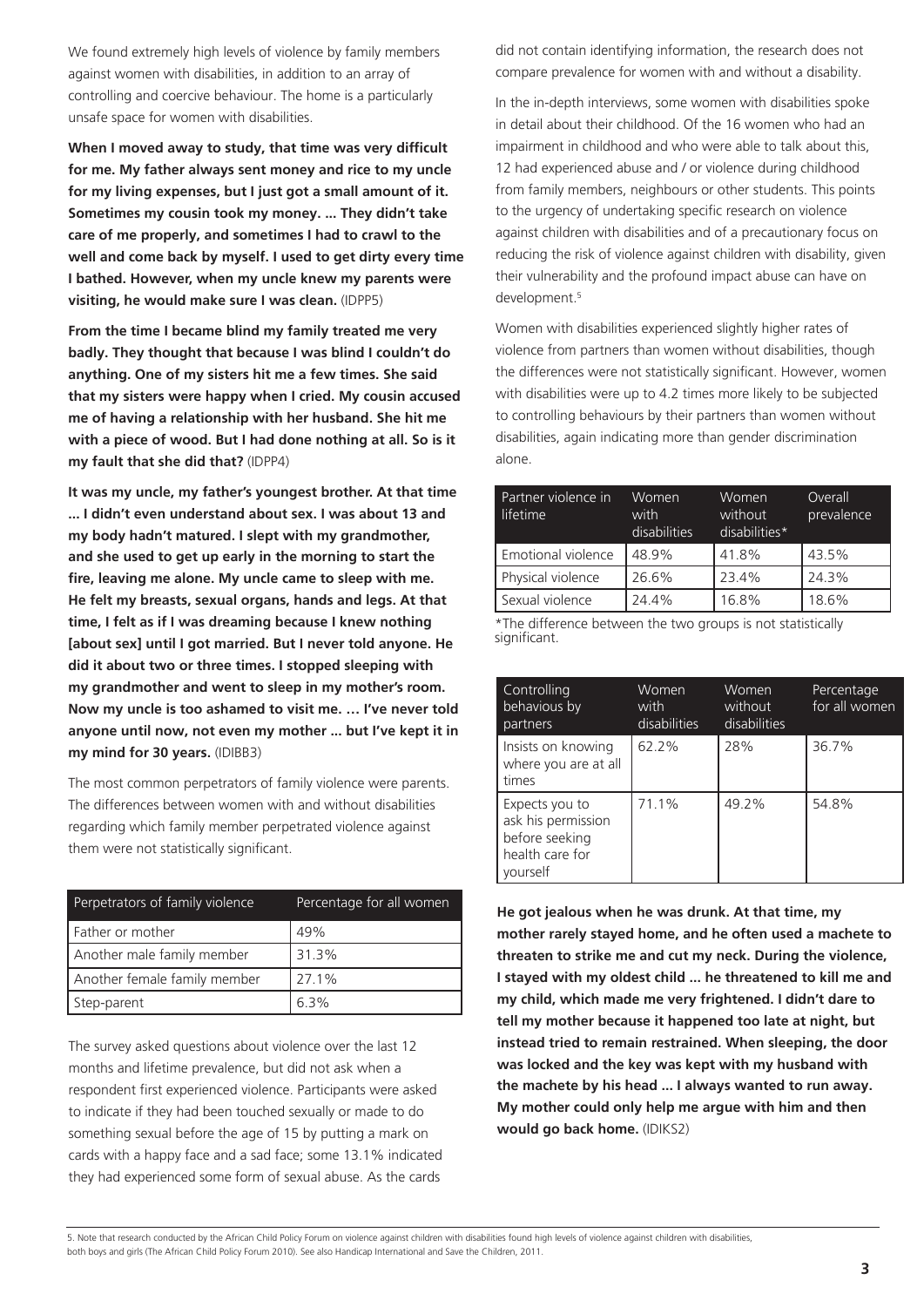A few women also described behaviour from men that seemed predatory – identifying a vulnerable woman, courting her, having sex with her and / or marrying her and then treating her with violence from thereon or ending the relationship.

**I met my husband when he worked for an NGO. I was a casual staff member. … The NGO helped and supported destitute and vulnerable women and men. … He was interested in me. He allowed me to study with him for one year, and whenever he had pens and books, he always gave them to me, which made me love him. He told me that he had already married, but his wife had been resettled to live in another country.** 

**I didn't know him well, but my friends also helped me investigate him. His behaviour made his colleagues know he loved me. He came to ask my mother if he could marry me, and everything was agreed.** 

**At that time, he came to teach Japanese people from 4 to 6 o'clock at my aunt's house in front of mine. Once his bike wheel had a puncture and it was raining; my mother and aunt, who were kind, let him stay the night. … He tried to find a way to stay again, there was always rain in the evening.** 

**… Once, when my mother got up at 4 in the morning to sell vegetables, leaving me alone with my small brother and sisters, he raped me. I was unable to resist. Because he took my virginity, I committed to marry him, he'd already had sex with me.**

**... The village chief posted the marriage permission letter one month in advance, and no one protested. However, finally, I found out that his wife also lived in my village. I didn't know what he said to his wife, but it did make me feel oppressed.** 

**… I was really angry with him for lying to me for so long. If I had known that he was already married, I wouldn't have agreed to marry him. I could have cancelled the wedding but I didn't want to embarrass my mother.** (IDIBB3)

### 2.1 Impact of disability, violence and poverty

**The research found a strong correlation between disability, violence and psychiatric disturbance. Psychiatric disturbance was measured using the Self-Reporting Questionnaire (SRQ) - developed by the World Health Organisation (WHO). Women without a disability and who did not report experiencing violence had the lowest levels of psychiatric disturbance, while women with disabilities who had experienced violence suffered the highest levels.**



**Graph 1:** SRQ scores on mental health by disability and partner violence status

Women with disabilities were more likely than those without disabilities to sleep badly, feel frightened, have trouble thinking clearly, cry more than usual, feel their work was suffering, feel like a worthless person, feel tired all the time, think about ending their life and to have tried to do so.

Poverty, like gender, disability and violence, mediates women's wellbeing. Poor mental health status in women with disabilities is influenced by poverty, exclusion and poor access to community services including healthcare. Women and men with disabilities can experience poor mental health due to disability-related discrimination and the negative impacts of exclusion from meaningful participation in education, family life and work (Glass et al., 1999; Kandel, 1998; Tew et al., 2012). When this risk factor is combined with gender discrimination and violence, it is not surprising that women with disabilities reported higher levels of mental distress.

Violence perpetrated by family members had a greater impact on women with disabilities than on women without disabilities. Of women with disabilities, 92.2% reported that family violence had affected their health, compared to 66% of women without disabilities. Some 18.8% of women with disabilities reported being injured, compared to 8.5% of women without disabilities. This highlights a particular vulnerability for women with disabilities, given that people with disabilities generally have less access to health services in Cambodia (Kleinitz et al. 2012).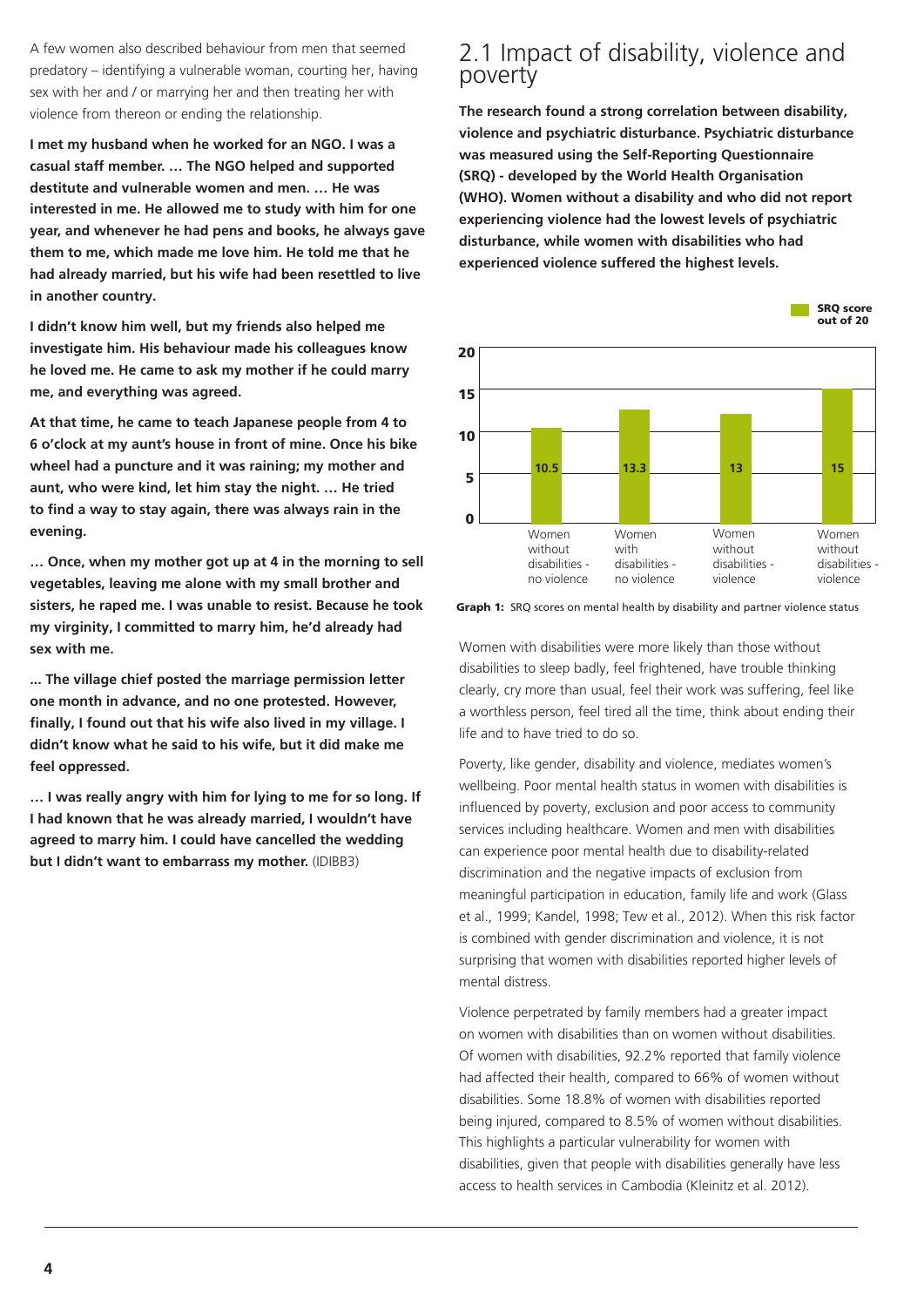# 3. Disclosure and seeking help

**The survey found high levels of acceptance of men's dominance over women and that women are generally expected – including by women themselves – to acquiesce to their partner and to keep silent about problems in the home. At the same time, there was a strong expectation that if a woman is mistreated by her partner, others should intervene to support her. These findings regarding acceptance of gender norms are consistent with other research studies in Cambodia (Ministry of Women's Affairs, 2005: 17; Ministry of Women's Affairs, 2010: 12 - 24).** 

| Statements regarding<br>male/female roles        | Number of all<br>respondents who agreed<br>with the statement |
|--------------------------------------------------|---------------------------------------------------------------|
| Obeys him even if she<br>disagrees               | 66.1%                                                         |
| Keeps family problems in<br>the family           | 88.1%                                                         |
| It's important a man shows<br>his wife he's boss | 71.8%                                                         |

Less than half of all women surveyed (42.9%) had ever disclosed that they had suffered family violence; the rates of disclosure were similar for women with and without disabilities. Less than half of all women surveyed (45.6%) had ever disclosed partner violence; women with disabilities were much less likely to disclose partner violence (32%) than women without disabilities (56.2%).

#### **I did not report it [violence perpetrated by her partner] to anyone since it was our personal matter; no one would come and help us with it.** (IDIBB3)6

All surveyed women were most likely to disclose experiences of violence to other family members or neighbours, rather than to local authorities, doctors, police or community services. Women with disabilities described complicated situations where family members or neighbours may intervene but relief from violence is only temporary; where they are encouraged to reconcile with their partner; or where they themselves feel conflicted and want to stay with their partner but want the violence to stop, though this seems unlikely given previous behaviour.

**I just told my relatives. I never told the local authorities about my husband's violence. I didn't want to break the relationship, so I just tried to be patient ... his father is the vice-chief of the village, but he never educated his son not to do such bad things. I have never told other people because they will not think it is true, and since my father in law is the vice-chief, most people in the community respect him. They are afraid that they will not be invited to participate in the community or receive gifts.** (IDIBB5)

**At the beginning when I got married the relationship went well. When I was pregnant with my first child he said he was shy about having a disabled wife. At that time I felt very sad so I ran away to live with my mother and stepfather as they were still alive. A few days later he came to ask me back. He said, "I want you to come back home because there is no one to cook or do the housework. I will stop mistreating you." My mother said it was normal for a husband and a wife to have conflicts. Finally I decided to return home after ten days. He started fighting with me and hit me all over my body ... there was no intervention from the chief of the village at all. Then I decided to go back to my mother again. My mother always encouraged me not to think about it too much as I still have children. It's the reason I feel I have to go back home [to my husband]. I've left home about ten times.** (IDIPP3)

Women with disabilities described family members and neighbours intervening to stop violence, without being asked. In the villages where the women live, it is quite likely that other villagers know about the violence without women disclosing their experiences.

**When my father hit me, my uncle and aunt came to help me. But my father said, "She's my daughter to whom I gave life." They were afraid to do anything. I remember one old man who is my neighbour told my father, "You better stop hitting your daughter; she is an adult now." So he stopped hitting me that time, but a few days later he hit me again. I never asked the neighbours for help because he told me that if I ask others for help he would kill me. He never hits my sisters. He does not love all his children equally.** (IDIPP1)

**I do not talk aggressively back to him [my husband], just plead with him, "Do not hit me". Then he might listen to me and stop for a while. One time some neighbours came and told him, "You better stop hitting your wife," and then took him away from me to their home. I expected that he would drink alcohol and then hit me again. Instead, they just took him away to explain about good behaviour and about domestic violence. Then, after he came back, he did nothing.** (IDIPP3)

The number of surveyed women who suffered family violence and actively sought help from a village leader, police, shelter or other community organisation was negligible. No one had sought help from a hospital, legal advice centre, the courts, religious leader, or anyone else not suggested by the research team. However, given the absolute numbers who had sought help were so low, the results must be interpreted with caution.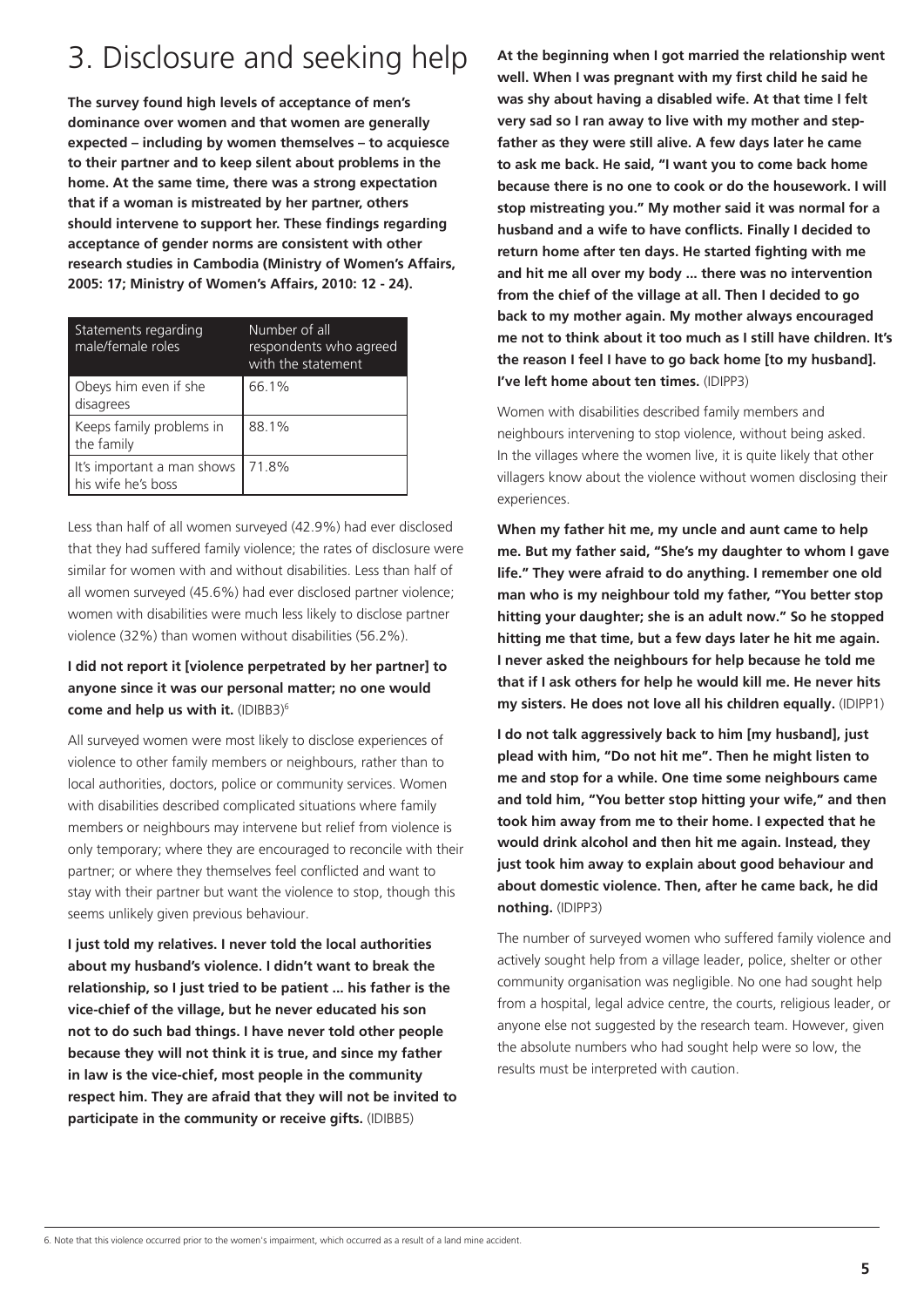Rates of help-seeking in response to partner violence were higher: over a quarter had sought help from a local leader. Again, no one had sought assistance from a legal advice centre, court, shelter, religious leader, or anywhere else not suggested by the research team. Again, as so few women had sought help, results must be interpreted with caution.

| Help for family<br>violence sought<br>from | Women<br>with<br>disabilities<br>$(n=54)$ | Women<br>without<br>disabilities<br>$(n=34)$ | Overall<br>prevalence<br>$(n=89)$ |
|--------------------------------------------|-------------------------------------------|----------------------------------------------|-----------------------------------|
| Local leader                               | 5.6%                                      | 5.7% (ns)                                    | 5.6%                              |
| Police                                     | 3.7%                                      | $0\%$ (ns)                                   | 2.3%                              |
| Shelter                                    | 0%                                        | $5.7\%$ (ns)                                 | 2.2%                              |
| Women's<br>organisation                    | 1.85%                                     | $0\%$ (ns)                                   | 1.1%                              |
| Disability<br>organisation                 | 3.7%                                      | $0\%$ (ns)                                   | 2.2%                              |

| Help for partner<br>violence sought<br>from | <b>Women</b><br>with<br>disabilities<br>$(n=20)$ | Women<br>without<br>disabilities<br>$(n=30)$ | Overall<br>prevalence<br>$(n=50)$ |
|---------------------------------------------|--------------------------------------------------|----------------------------------------------|-----------------------------------|
| Local leader                                | 30%                                              | 23.3% (ns)                                   | 26%                               |
| Police                                      | 15%                                              | $6.7\%$ (ns)                                 | 10%                               |
| Hospital or health<br>centre                | 5%                                               | $3.33\%$ (ns)                                | 4%                                |
| Women's<br>organisation                     | $0\%$                                            | $6.7\%$ (ns)                                 | 4%                                |
| Disability<br>organisation                  | 5%                                               | $0\%$ (ns)                                   | 2%                                |

\* The difference in rates of help-seeking between women with and without disabilities was not statistically significant.

Women described responses from local authorities ranging from disbelief, to token interventions, to genuine attempts to help.

**I went to the village chief, but he didn't believe me, saying that no one would take such a disabled girl like me. He didn't believe me about the rape until I got pregnant.**  (IDIIKS1)

**I once filed a complaint to request my husband to provide some money for my child. But I did not get any result at all. I am not sure if they [the local authorities] think my story is a joke or something. Whenever I went there, they told me that there are many cases to be dealt with, not just mine. I told them that I have a lot more difficulty than other people in getting here to see you again and again.** (IDIBB5)

**I was injured once when my father hit me. I went to meet the police who called Handicap International to bring me to Banteay Srei's safe house. The next day, they called my father to swear to stop hitting me. Then I went back home with my father. I was frightened when he hit me. Now he's stopped hitting me and I feel normal.** (IDIBB6)

**Later, he hit me until I got a bloody nose. I went to the police, who arrested him and kept him for more than one day. They said, "You cannot hit her because she is a woman with a disability. If you hit her a second time we will send you to the Commune Police." From that time he rarely hit me. I started to think that if I went to inform the police again they would jail him ... so I tried to accept the violence towards me. I pitied him.** (IDIPP3)

These findings indicate that there are significant barriers to accessing help for all women suffering interpersonal violence, and that these appear to be more acute for women suffering family violence. Such barriers may include: physical barriers (distance from services, inaccessibility for women with disabilities); communication barriers (women do not know about services, services appear to be only for women experiencing partner violence, information is not in accessible formats); and attitudinal barriers (service providers and local authorities do not identify violence as a critical problem, do not recognise signs of family violence, discriminate against women who are poor and / or women with disabilities).

From the experience of the organisations involved in this research, and according to key informant interviews, it appears to be more difficult for women with disabilities to seek help from local authorities and community organisations than for women without disabilities. The fact that the research data did not uncover differences does not mean that services are equally (in)accessible for women with and without disabilities. How this affects women with disabilities is an area worth further investigation; however, lack of information should not stop services from immediately making changes to how they promote their services, to make clear that they will support women experiencing family violence as well as partner violence.

In summary, we found that the combination of disability and gender discrimination produced disturbingly high levels of violence against women with disabilities. Some women expressed a sense of powerlessness and resignation, though many also spoke positively about times when violence had decreased. Family members, neighbours, local authorities and NGOs are making attempts to challenge violence even as they may also be condoning or complicit in discrimination and violence against women. This highlights the need for community-based responses to violence which recognise and build on existing community attempts to challenge and respond to violence with an understanding of the diverse sources of discrimination and vulnerability and varying experiences of women.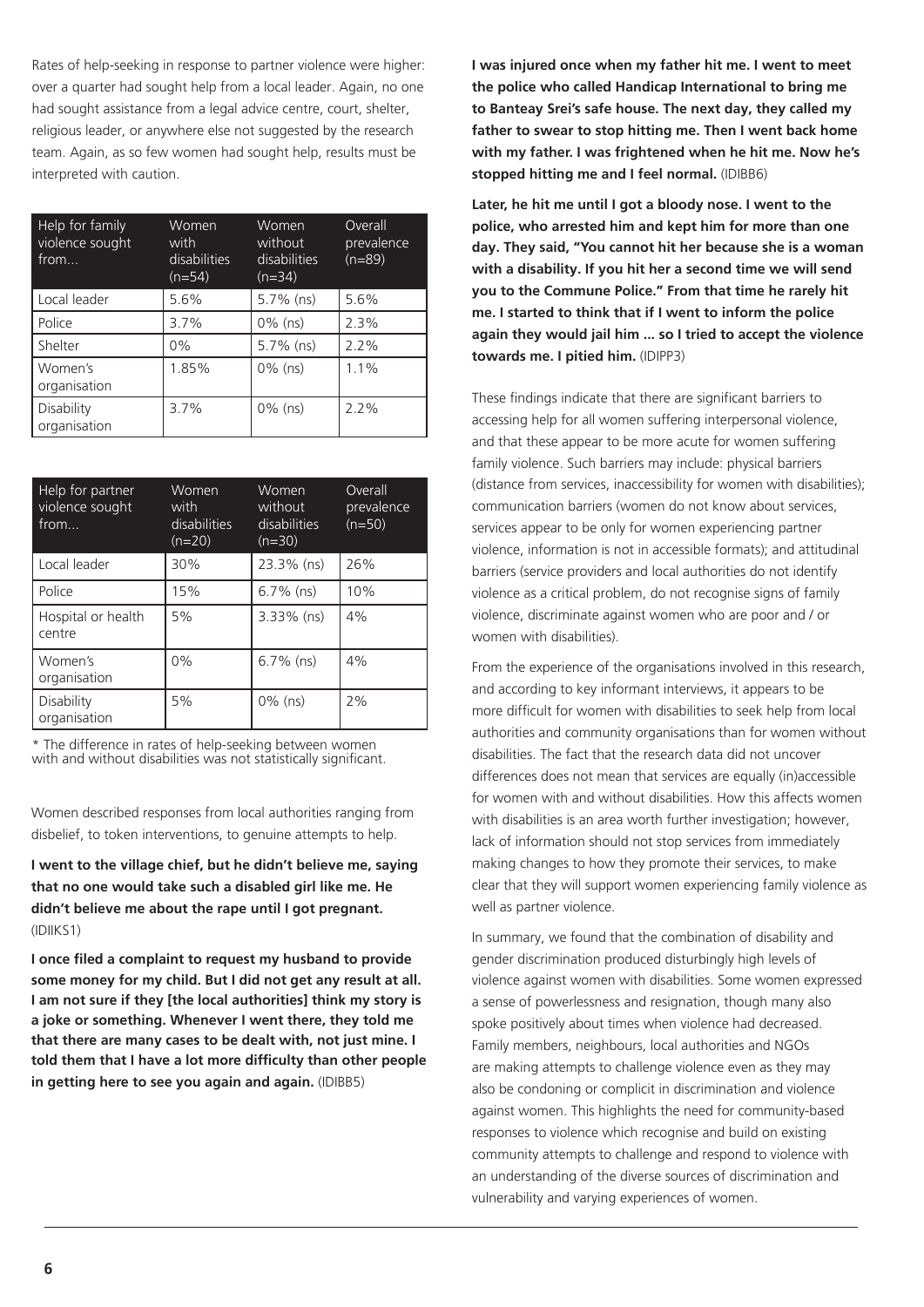

#### **Front cover image taken from the** *Triple Jeopardy* **Community Toolkit—Challenging Discrimination Against Women with Disabilities. Illustration by Moeu Diyadaravuth.**

This training toolkit was developed collaboratively by Banteay Srei, the CDPO, CBM Australia, IWDA and Monash University to raise awareness and challenge discriminatory attitudes on disability, gender and gender-based violence. Only using pictures and conversation to deliver the training, it provides communities with ideas on how to include and support women with disabilities in the community.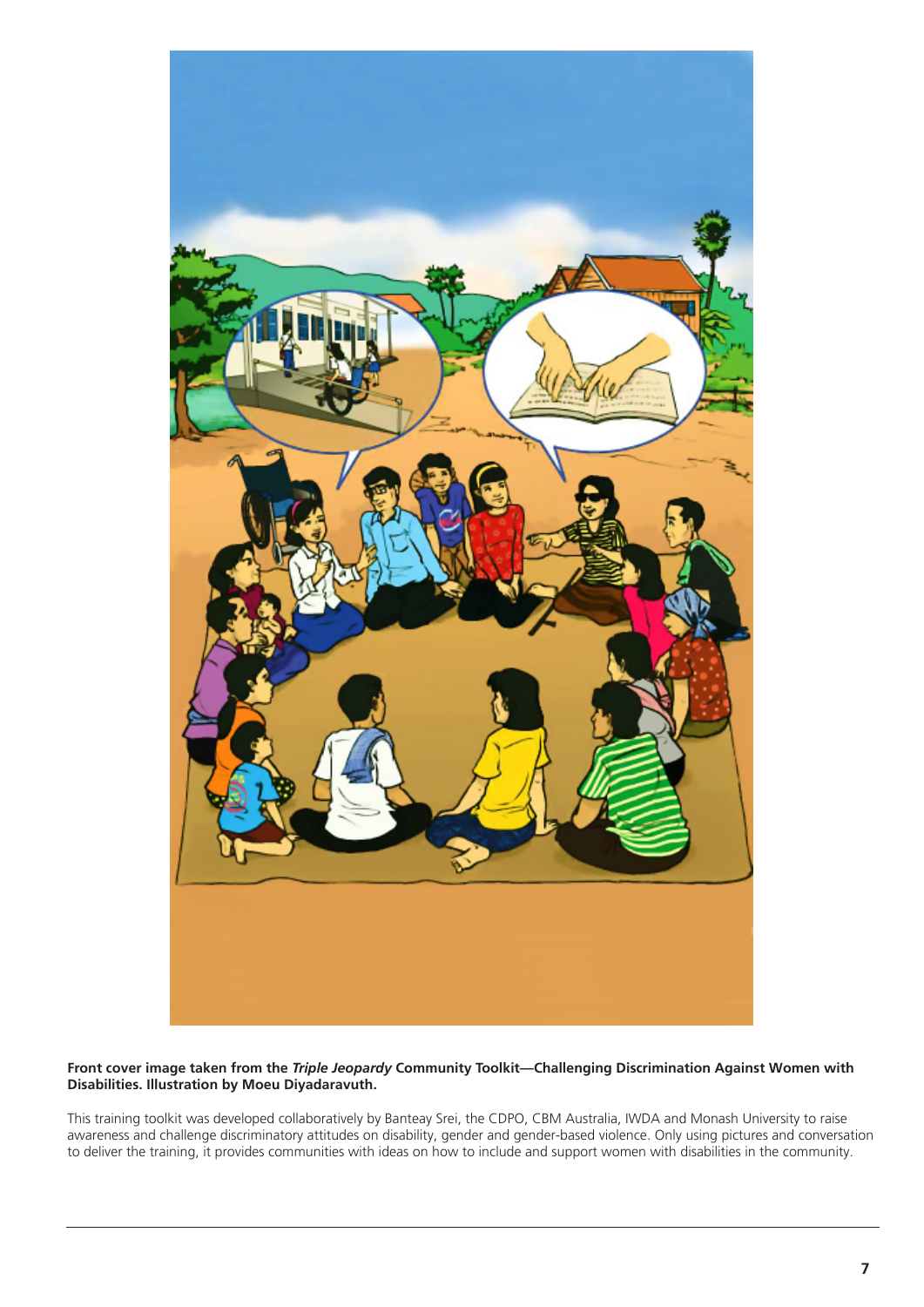**All surveyed women generally had limited access to financial and other resources, but women with disabilities had less power, control and access to resources than women without disabilities. Disability has a clear negative impact on women's financial autonomy – their ability to earn money, keep their money, and to own small and large assets. However, these findings sit within a broader context of poverty and 'developing' country status.** 

A large majority of women with disabilities reported earning money (70.6%), though fewer than women without disabilities (81.4%). According to in-depth interviews, women supplement earned income with growing their own food, bartering and support from NGOs.

**I work for the others on their fields and gather bamboo shoots. I don't have my own field. Sometimes I barter my labour for rice.** (IDIKS3)

**[The organisation gives my child] 25 kg of rice. It's not enough, but it's better than the past. Before the organisation came to help, I faced real hardship – I had to take my father's rice. When he got drunk, he said, "You take my rice!" Now I raise chickens and sell them to earn money. ... I also grow bananas.** (IDIBB4)

**My effort always brings about success. I had a lot of [sewing] work to do, but last year, due to the accident, my work decreased. Nevertheless, I still have daily work. ... I also provide work to other people to do at their house.** (IDIBB3)

The research measured women's control over the money they earned by looking at whether they could spend money how they wanted; and if they had to give some or all their money to someone else. Most women, regardless of whether or not they experienced disability, were required to give at least some of their money to someone else and most women could not spend money how they wanted.

| Indicator of financial<br>autonomy                                     | Women with<br>disabilities | Women without<br>disabilities |
|------------------------------------------------------------------------|----------------------------|-------------------------------|
| Earn money                                                             | 70.6%                      | 81.4%                         |
| Can spend money how I<br>want                                          | 13.4%                      | 3.5%                          |
| Have to give all my money<br>to someone else                           | 5.5%                       | 2.8%                          |
| Have to give some of my<br>money to someone else                       | 81.1%                      | 93.7%                         |
| Earnings or savings taken<br>against my will                           | 18.35%                     | $16.6\%*$                     |
| Able to raise enough<br>money in an emergency to<br>survive four weeks | 20.50%                     | 48%                           |

\*The difference between the two groups is not statistically significant.

4. Financial autonomy A final indicator of financial autonomy was ownership of small<br>and large arcets such as small appear mobile phones involve and large assets, such as small animals, mobile phones, jewellery, house or land. Women were asked about ownership of 11 separate assets, with potential scores ranging from zero (owned nothing) to 11 (owned all items asked about). The average asset score for women with disabilities was 3.2; for women without disabilities it was 5.2, showing that while women with disabilities may be able to earn and spend money, they are particularly disadvantaged in relation to ownership of assets. This indicates that they have more limited capacity to acquire and hold onto assets that also serve as stored value and can potentially be sold for security in times of need, increasing their vulnerability.

> **I did not get anything much from my mother because she gave everything to my sisters and brothers. I received one cow from her but I sold it when I was sick. My mother used to say that she would leave me something, but she gave it to my older sister. Thus, after my mother passed away, I did not get anything.** (IDIBB5)

| Asset                | Women with<br>disability who<br>own $(n=177)$ | Women without<br>disability who<br>own $(n=177)$ |
|----------------------|-----------------------------------------------|--------------------------------------------------|
| Land                 | 45.8%                                         | 70.1%                                            |
| House                | 42.4%                                         | 72.9%                                            |
| <b>Business</b>      | 4.6%                                          | 11.9%                                            |
| Large animals        | 22.9%                                         | 37.5%                                            |
| Small animals        | 32.6%                                         | 55.1%                                            |
| Produce or crops     | 40.6%                                         | 58.2%                                            |
| Large house items    | 29%                                           | 55.7%                                            |
| Jewellery, gold etc. | 31%                                           | 44.3%                                            |
| Mobile phone         | 37.5%                                         | 54.8%                                            |
| Private transport    | 33%                                           | 60.5%                                            |
| Other property       | 33%                                           | 20.7%                                            |

Women with disabilities who were currently or previously married were significantly more likely to own assets than never married women with disabilities. While marriage clearly brings benefits in terms of access to resources, a number of women also spoke about being trapped in relationships with violent partners so that they could ensure their children were provided for.

Women with disabilities commonly described disability-related exclusion that prevented them from taking up opportunities that could alleviate their poverty.

**Because I cannot earn income to support myself, I don't know how I can earn income to support my child. I used to ask other shops and NGOs for work. But they do not accept me because I am a wheelchair user ... some people show a lot of discrimination. They look down on my ability.** (IDIBB4)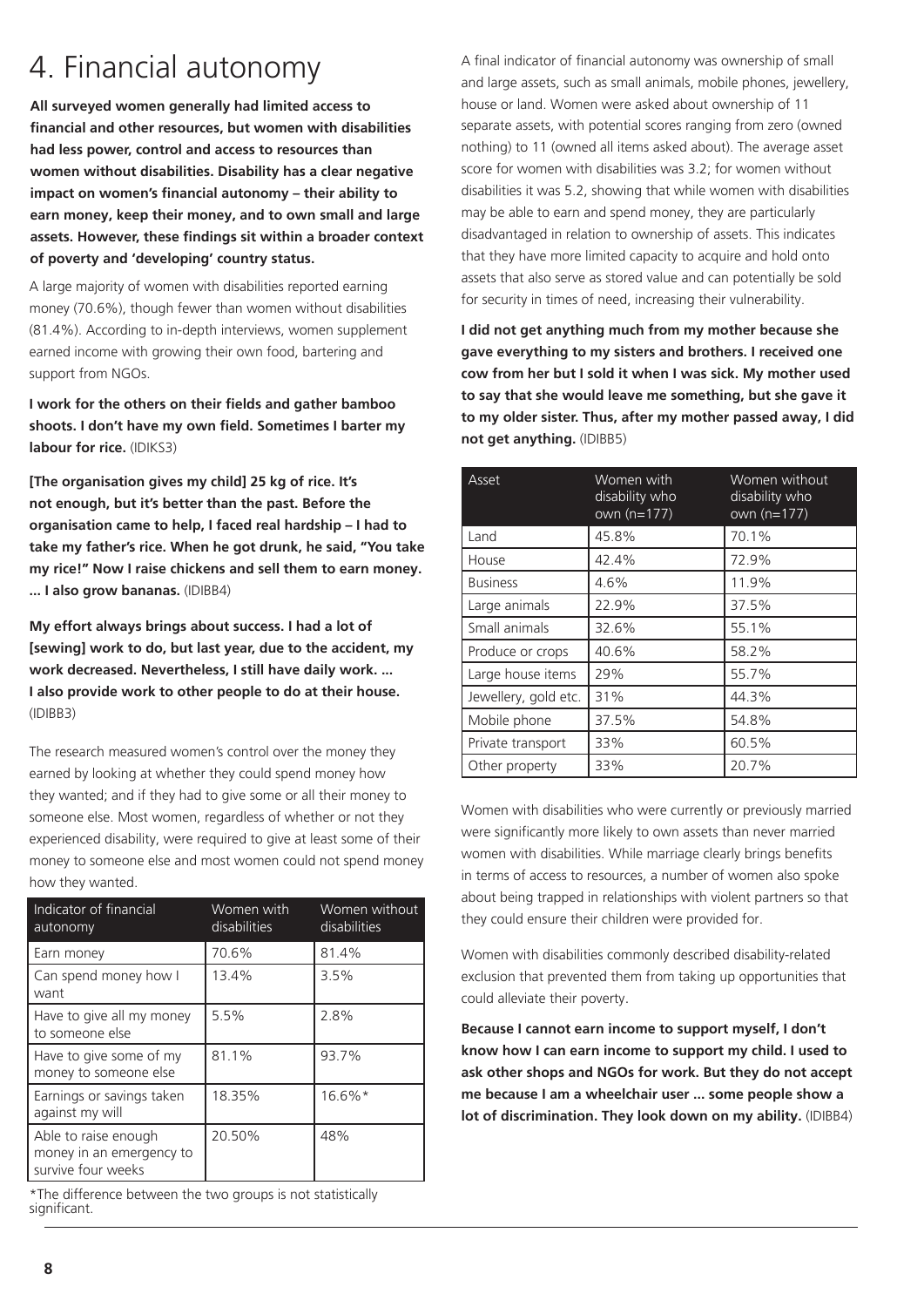| Asset <sup>7</sup>   | Ever married with<br>disabilities who<br>own (n=75) | Never married<br>women with<br>disabilities<br>who own $(n=102)$ |
|----------------------|-----------------------------------------------------|------------------------------------------------------------------|
| Land                 | 70.7%                                               | 27.5%                                                            |
| House                | 76%                                                 | 17.6%                                                            |
| <b>Business</b>      | 9.5%                                                | $1\%$                                                            |
| Large animals        | 33.8%                                               | 14.9%                                                            |
| Small animals        | 44.6%                                               | 23.8%                                                            |
| Produce or crops     | 58.1%                                               | 28%                                                              |
| Large house items    | 41.2%                                               | 19.6%                                                            |
| Private transport    | 48.6%                                               | 21.8%                                                            |
| Mobile phone         | 48%                                                 | 29.7%                                                            |
| Jewellery, gold etc. | 26%                                                 | 34.7%                                                            |
| Mobile phone         | 48%                                                 | 29.7%                                                            |

**Yesterday there was an NGO coming to grant loans ... I wanted to become a member of the borrower group but they didn't allow me; they said I had no work, so I didn't have the ability to earn money to repay debt. I was not angry with them but upset with myself. I didn't insist. If they were good they would have allowed me to take part. When I take part in activities most of them don't want me. Neither my family nor my friends support me.** (IDISRU1)

Poverty and vulnerability in turn exacerbated discrimination and mental distress.

**I can only be hired to cut rompeak trees and make baskets … to make money for my children's study. My husband sends me 150,000 riel and a bag of rice costing nearly 100,000 riels every month. Can you imagine how my children can go to school with this money and what would happen if their bicycles were out of order? I worry so much because I have to spend money on many things, especially on my children's studies.** (IDISRU1)

It appeared that women with disabilities were still expected by their husbands to provide for their children, despite the constraints they faced. Women's care-giving responsibilities and financial difficulties were an obstacle to leaving violent situations.

#### **If from now on he stops hitting me then I will stay with him. However, if he keeps doing the same thing I may decide to separate from him. But I just need help from you all, otherwise, where can I find a job?** (IDIPP3)

Financial autonomy is critical to women's independence, their ability to meet material needs, to leave abusive relationships and their sense of self-worth. The research underlines the importance of understanding the relationship between disability, gender and economy, as a basis for identifying what is required for women with disabilities to have meaningful options to improve their lives, including leaving violent relationships.

# 5. Community support and discrimination

**Community members both support women with disabilities and discriminate against them. Women described discrimination from childhood: they were denied full access to education, teased by peers when they did go to school, and belittled by other community members.** 

Women gave contradictory responses regarding relationships with neighbours, describing appreciation of practical offers of rice and other forms of assistance, but also accepting belittling language 'because I am disabled'. Access to healthcare was made more difficult by limited assistance from others and discriminatory and sometimes predatory practices from health practitioners. Women with disabilities struggle to enjoy sexual and reproductive rights: they are less likely to marry, their sexuality may be denied, and they may experience predatory male behaviour. Nonetheless, there were hopeful stories of friendships or interventions in partner violence.

### 5.1 Education

Some 28.2% of surveyed women with disabilities had never been to school, compared to 19.2% of women without disabilities. Women described mixed experiences of school: often they were not at school for long; some enjoyed school; others spoke about cruel peers who refused to be their friends.<sup>8</sup> Women with disabilities generally attributed their withdrawal from school to their family's poverty; however, the significant difference in the percentage of women with disabilities who had never attended school compared with their non-disabled peers shows that disability does limit school access.

**After the Pol Pot regime, I started school in grade one. My parents passed away during the Khmer Rouge time. I had to earn income and study at the same time to support my young sibling. I quit studying in grade 4.** (IDIKS6)

**I went to study [sign language] with Handicap International. I didn't go to school because I cannot speak.** (IDIBB6)

**They [the students] imitated my deformed walking. I got angry with them and wanted to hit them … I told them not to imitate me and walked away. I told my teacher and my teacher told them not to imitate me. The male students discriminated against me; I got angry. They cursed me, saying, "You're crazy, you're stupid, stop playing with me, I don't want to play with you." So I walked away ... I felt upset because I didn't have good friends.** (IDISRU3)

7. Data on 'other property' was missing from the dataset available to the authors.

```
8. Note that the African Child Policy Forum research found that other children are common perpetrators of violence against children with disabilities (The African Child Policy Forum, 2010).
```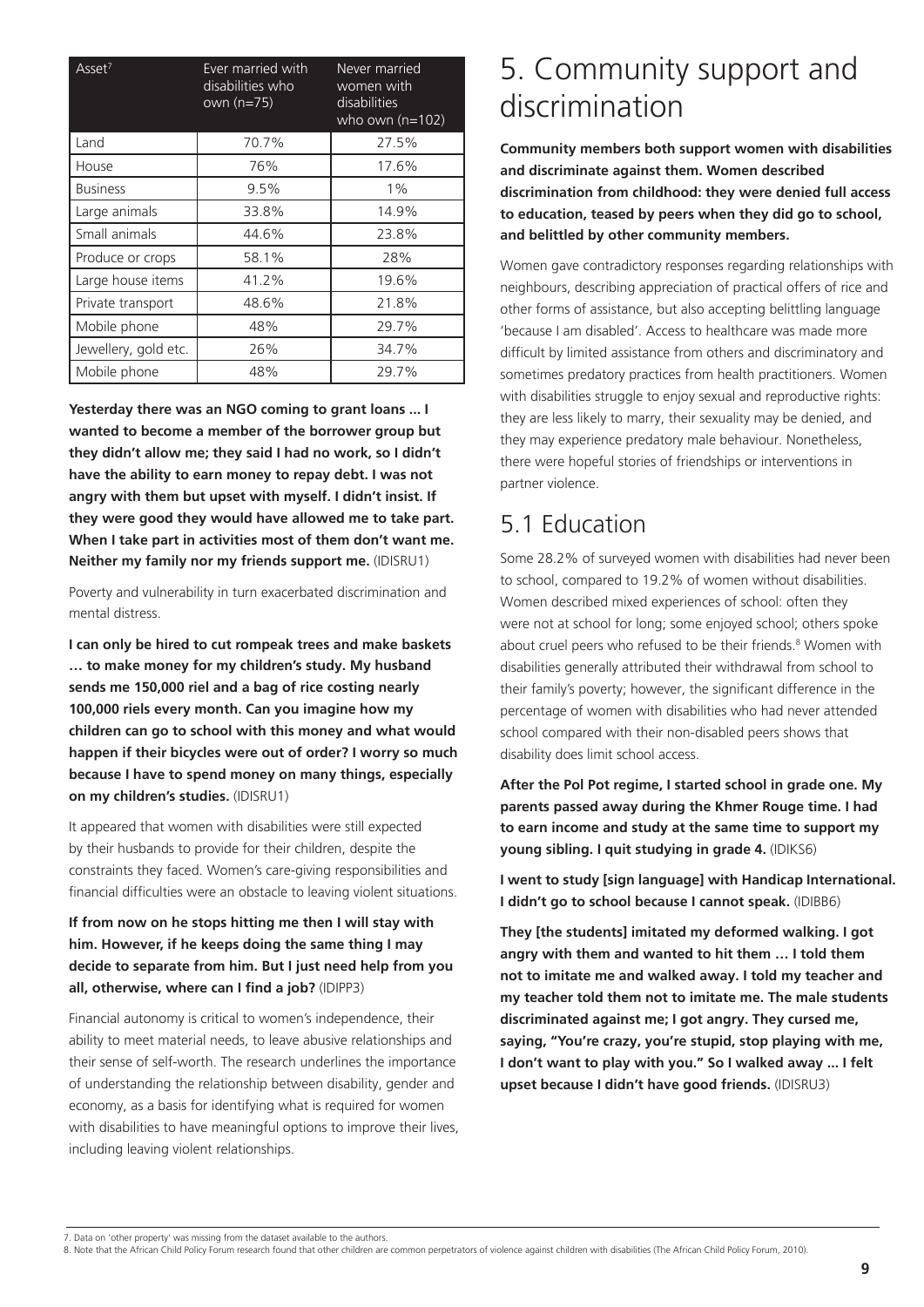### 5.2 Healthcare

Many women with disabilities face significant barriers in accessing health care, including sexual and reproductive health services. These barriers include having to ask permission from their families or partners before seeking treatment. This was worse for women with disabilities than women without disabilities.

| Expects you to ask<br>permission before seeking<br>health care for yourself | Women with<br>disabilities | Women without<br>disabilities |
|-----------------------------------------------------------------------------|----------------------------|-------------------------------|
| l Families                                                                  | 48.6%                      | 34.7%                         |
| l Partners                                                                  | 71.1%                      | 49.2%                         |

Other barriers discussed by women include family members and partners physically stopping them from going to a medical practitioner, partners taking money saved for healthcare, family and partners refusing to care for them, cost, and the low quality of available services, particularly in rural areas. Requiring assistance from a family member in accessing healthcare can be a barrier as this means the carer cannot engage in paid work.

**They [the hospital staff] didn't help me, but asked for money all the time until my first child died. They blamed me, asked for money, and told me to buy the tablets and serum myself. … I had a second baby. The second child died before birth. … The doctor blamed me and asked me for money, that's why I sold two more fields. At hospital, there was a rumour that I had been infected with HIV and had been flirting with men, which made me cry.** (IDIKS1)

**I asked my husband to take me to the hospital, but he refused and tied up my cart so I couldn't go … for the sake of my child I struggled to go. … I saved 50,000 riel for spending after giving birth. He [my husband] stole that money to pay for his drinking.** 

**I sat down and cried out, "… where can I get the money to spend after giving birth?" I tried to be good with him to get the money back – I agreed to sleep with him when I was pregnant. … He eventually bet all the money in gambling – nothing remained. … When I was at the hospital, he didn't come to care for me, but asked for 10,000 riel … I refused ... so he stole my skirt to sell.** (IDIBB4)

**After I fell ill, both my mother and my husband's relatives gave me support but I could not recover. Over ten years of my illness, I sold all of my properties. Now I have nothing … and my husband seems to be hopeless; he doesn't bother even earning a living. … Only my mother took me to receive medical treatment. … The physician said I have bone cancer, and recommended that I get an injection costing \$50-\$100 to shrink it. I did not get the injection because I got dizzy on my way there. I only got my blood tested and had an x-ray to see where the tumours were spreading; some parts of my rib and coccyx are corroded.** 

**… Now I don't know if the virus is corroding my foetus. … The foetus ... makes me uncomfortable to bend down and move… it makes me feel like urinating uncontrollably. … My mother and relatives believed the physician when he said that my illness cannot be cured … and they leave me alone now.** (IDIBB1)

The majority of all women surveyed who had been injured by a partner (68%) or family member (82.9%) had not received health care for the injury, with little difference between women with and without disabilities. Few women disclosed to their healthcare worker the real cause of their injury: only 21.7% of those injured by a family member and 30% of women those by a partner. Again, the rates were similar for women with and without disabilities. The stigma and shame attached to interpersonal violence is another barrier to accessing adequate healthcare.

In the in-depth interviews, some women described measures which promoted access to healthcare, such as NGOs visiting the village to help disadvantaged people, village chiefs providing referrals, and family members assisting them to get to a clinic.

**I got this walking stick from the ICRC when I left the hospital. I have changed two walking sticks so far.** (IDIBB2)

**My relationship with my neighbours is good. They have sympathy for me and advise me where I should go to for treatment. The village chief also helps contact the physician. Some staffs used to come to make a report. When I am due to give birth, I will be taken to hospital free of charge.**  (IDIBB1)

### 5.3 Relationships and sexuality

Some 38.4% of all research participants said they had never been married or lived with a (male) partner, but the rate is much higher for women with disabilities (57.6%) than those without disability (19.2%). Women with disabilities were significantly more likely to live with their family of birth (71.1%) than those without (44.6%).

**I do want to get married but I think no one will love me. … If I were to be married, I would be afraid that he is not faithful to me because I have a disability, I could not cook for him and bring him happiness.** (IDISRU3)

Four women who participated in the in-depth interviews were made to marry a man who had raped them. One woman was not allowed to marry a man who raped her, which distressed her:

**It [the rape] would not have caused any problem if my siblings arranged the wedding for me at that time. But they refused. My older sibling said, "No one will marry you. Don't ... blame ... me if you get pregnant because you don't listen to me." ... I had surgery while giving birth. I sold my cows and field to pay for surgery costs but the baby died. When I was at the hospital, the doctor told me off, "This is the result of flirting with men. It took a long time to help you."** (IDIKS1)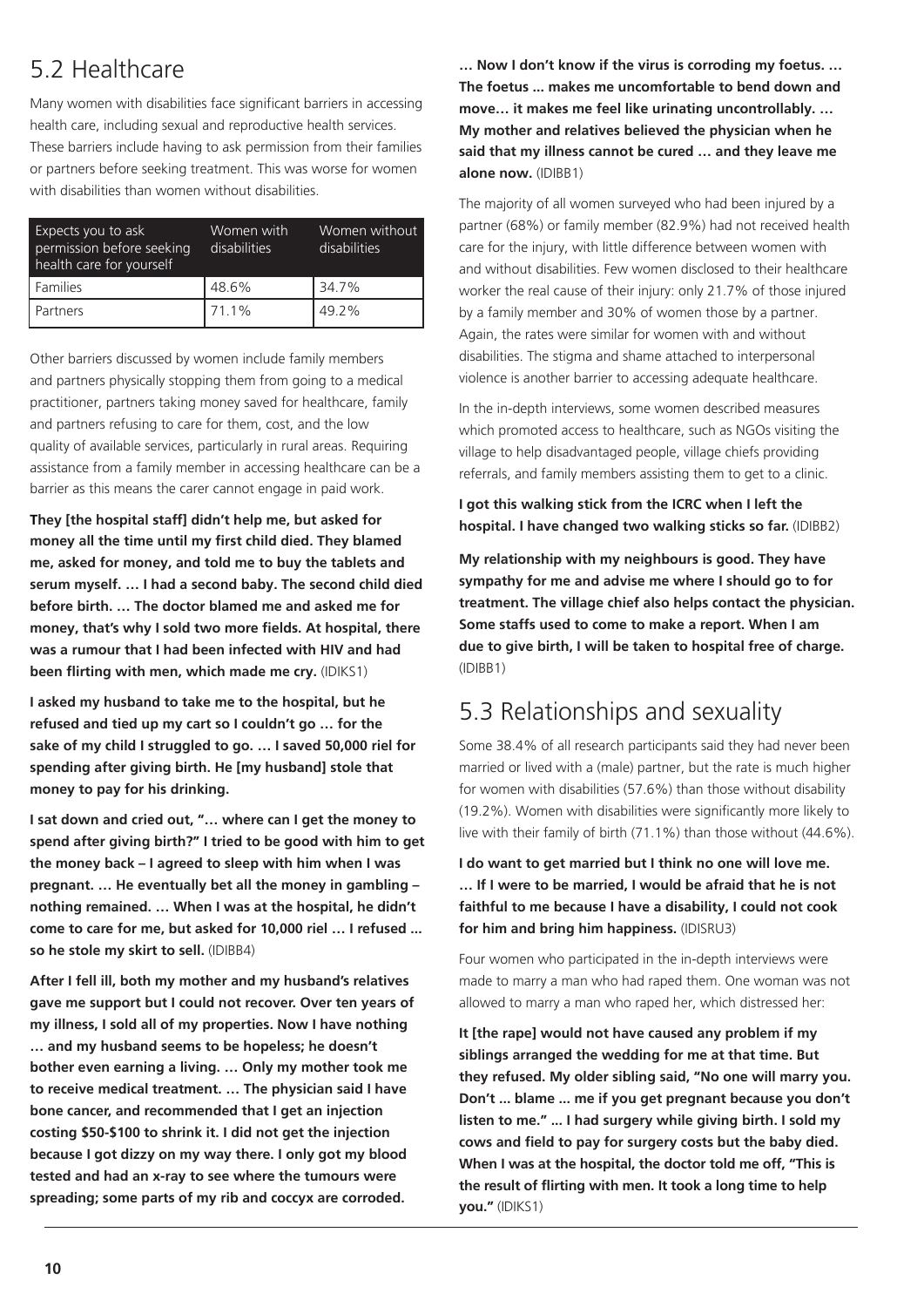For women with disabilities, sexuality can be difficult to navigate. They may be expected to have no sexual desire and no right to hope for marriage and children, or they may be viewed as women with uncontrollable desires, or seen as targets for sexual abuse. The interviewed women did not talk about expressing or experiencing their sexuality in a positive way, but rather with regret.

**One day ... I went to visit my aunt's house ... to go paddling and pick water lily and lotus. I wanted to go there because I had been disabled for 10 years and never went anywhere. I met a man there. He was good with me by helping me do work ... he always told me that in the future we couldn't totally depend on the relatives other than our spouse and children because they also had to care for their own families. … I thought that he would love me until the end. However, after he successfully got my body, the trouble started because he never listened to me ... sometimes when relatives or friends came to visit me for one or two nights, he got angry with me because he couldn't sleep with me. ... After getting divorced, I didn't want to have another husband. However, I couldn't meet my child's needs, and I met another man. … I don't understand why I had sex with him – I regret doing that. He urged me by using sweet words. I thought that my livelihood might have been better if I took another husband, and I eventually lived with him for five months.** (IDIBB4)

**He [the man who raped her] always visited me, but I hated and ignored him because the neighbours gossiped a lot. His older sibling refused to allow him to take me as a wife. My nieces and nephews didn't allow me to take him either. If my niece / nephew had known, they would also have disagreed with me – sometimes they evicted me from the house, accusing me of calling guys to come to the house.** (IDIKS1)

**When I lived with my husband, people were friendly to me, but after the divorce, they started to say that any man coming to visit my house is my lover.** (IDIKS5)

### 5.4 Inclusion and isolation

Almost all participants in the research (95.8%) regularly attended a group or participated in an organisation, such as a savings club, political group, arts or sports club, religious organisation, disability support or women's organisation. Women with disabilities were less likely to regularly attend a group or organisation, and were more likely to have been prevented from attending a meeting or participating in an organisation than those without disabilities (6.2% and 1.1% respectively). Women with disabilities were more likely to have been prevented from attending by birth relatives, friends and neighbours or others while those without a disability were more likely to have been prevented by partners.

**Before I had a disability my relatives used to take me many places. Now they say it is too hard to bring me along.**  (IDISRU1)

**Sometimes the ceremony owners invite me to the 'eating' ceremony or wedding party to wash dishes. I feel that people don't like me because I have a vision impairment. I do not have new clothes or much money.** (IDISRU4)

**[My neighbours discriminate against me] using words, like calling me 'mi kombot'. I feel disappointed whenever I hear that word. ... Disappointed, but not angry because I'm disabled, that's why they call me that.** (IDIKS2)

**They [the neighbours] do discriminate against me. When I was rich and could walk, they came to borrow money and see me, but after becoming disabled and poor, no one comes to see me when I am sick or wants to talk to me. People don't want to buy things from me.** (IDIKS4)

**They [the other children] ran away from me if I queued next to them. They didn't put their hands on my shoulder when we queued. I always felt disappointed. They didn't even play with me. … My cousin said, "She is so piteous that we should allow her to play with us," but they still refused to play with me unless there was no choice. ... As I've grown up, the discrimination seems to have decreased because they have started to understand my words and have similar thinking to me. I have started to have female friends. I feel that I have a normal life like other people, but I still feel disappointed when I join a ceremony or wedding party: I don't have a beautiful walk. I want to wear beautiful clothes, but I can't be pretty like the others. I don't know if other people like me because when I look at myself in the mirror, I find it not pretty.** (IDBB3)

**Some people don't understand about disability. I used to visit my family during the water festival. People used to say, "Why do you come here with such difficulty? It's difficult to assist you, you better stay at home." Although I was ok with this, my friend got very angry. She shouted at them, "How about you, why do you also come here?"9** (IDIPP5)

Social constraints associated with gender, disability and poverty, and patriarchal gender norms, shape the expectations and selfunderstandings of women with disabilities and the attitudes and behaviours of the wider community. In such a context, tackling discrimination and improving opportunities for women with disabilities needs to reinforce and extend existing communitybased support and challenge violence and discrimination by equipping people with knowledge and improving access to services.

9. Note also the instances of community members supporting women when they have experienced violence in the section on disclosure and help-seeking.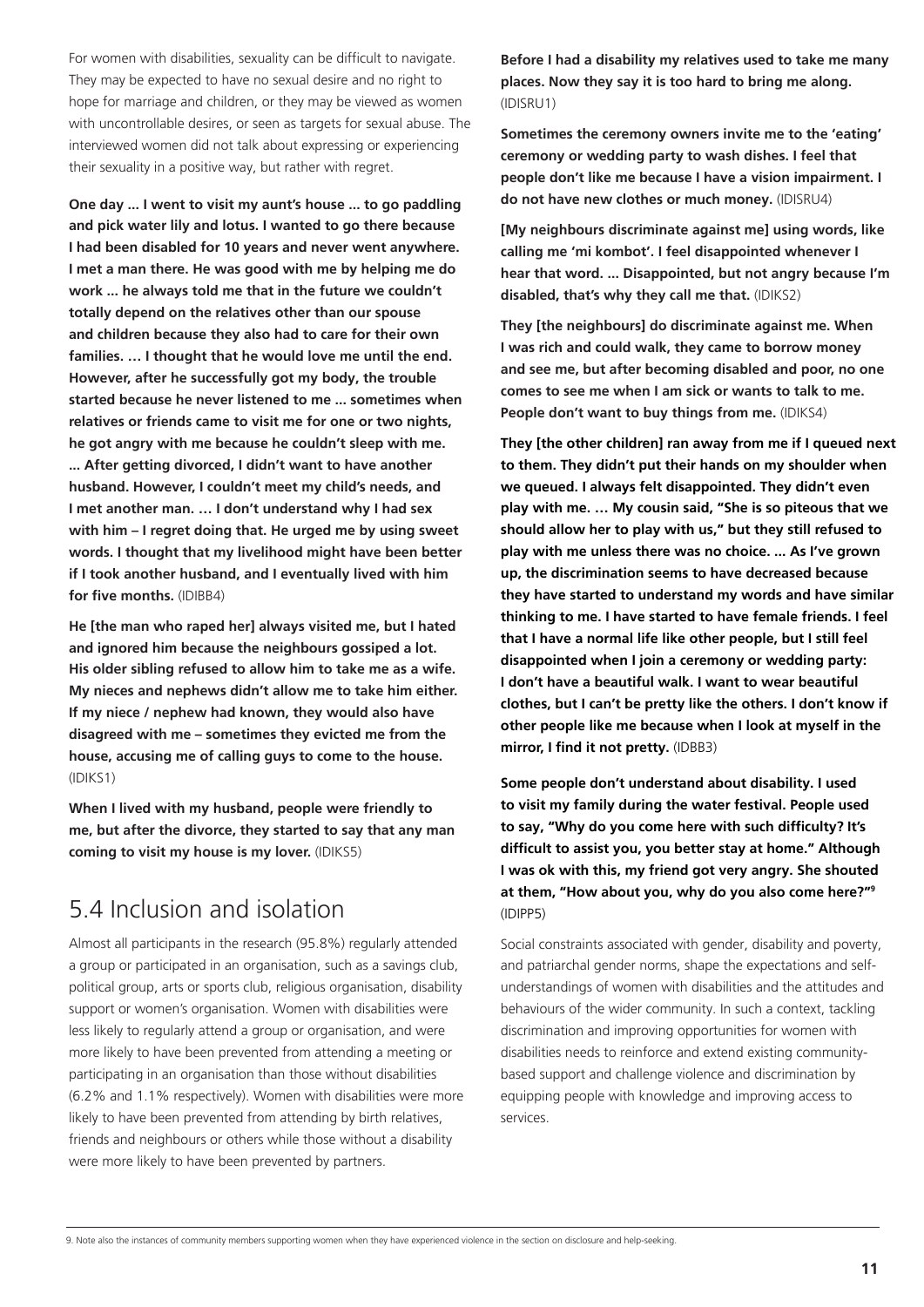

**A selection of picture cards from module 3 of the** *Triple Jeopardy* **Community Toolkit. Illustrations by Moeu Diyadaravuth.**  In this module, participants understand what is gender; that women experience certain kinds of violence and discrimination because they are women; and that they can change this.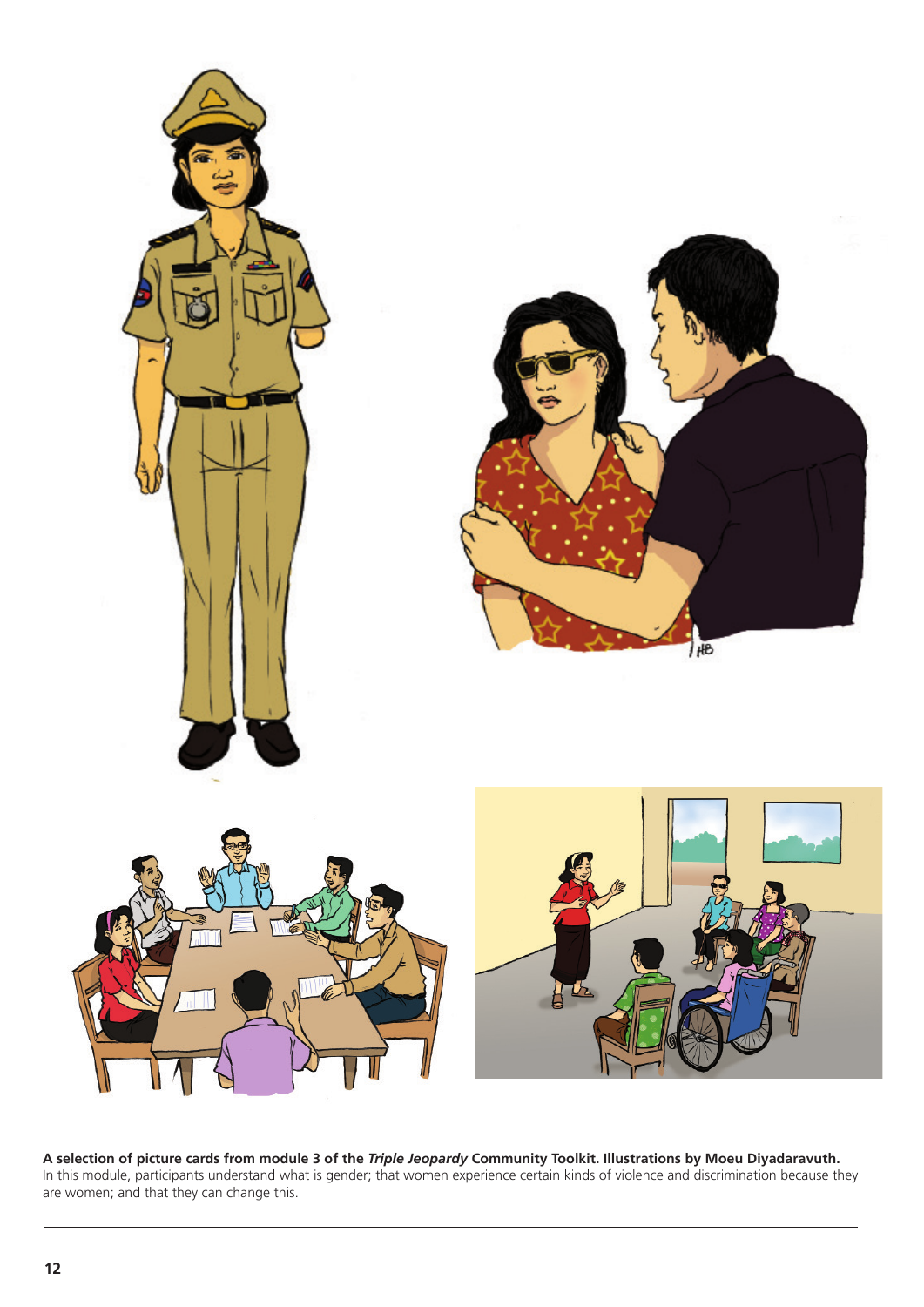# 6. Practice implications

**Despite the frequent and common occurrence of violence among women with disabilities, service providers and community organisers are largely failing to reach this vulnerable group. According to the experiences of the organisations involved in the research, many services in Cambodia for women experiencing violence are aimed at women experiencing partner violence, effectively excluding women with disabilities who experience family violence. Whilst some local authorities assisted women with disabilities who were experiencing violence, many failed to attend to women's claims, and / or did not recognise the abuse as a violation of rights.** 

### 6.1 The need for broad social change

Effectively addressing violence against women with disabilities will require broad social change consistent with the aims of the Convention on the Elimination of all forms of Discrimination Against Women (CEDAW) and the Convention on the Rights of Persons with Disabilities (CRPD).

CEDAW frames the agenda on the rights of women and girls, with priorities to address violence against women highlighted in the UN General Assembly Resolution 63 / 155 on intensification of efforts to eliminate all forms of violence against women. Gender-based violence is a result of unequal distribution of power between men and women (Tsai, 2013). Awareness and promotion of women's rights and more equitable and respectful relations between women and men are central to reducing the incidence and impact of violence against women.

Similarly, the CRPD frames the disability rights agenda, clarifying and qualifying how human rights apply to people with disabilities. There has been an increased focus on disability inclusion in international development in recent years, with the aim of ensuring that people with disabilities fully participate in and benefit from development. This approach is vital to reducing the vulnerability of people with disabilities, enabling their agency and access to healthcare, education, employment and justice and general family and community life on an equal basis with others.

Without broader social change to the way in which women and girls, and more broadly people with disabilities, are perceived and included, the impact of measures to prevent and address violence against women with disabilities will remain limited.

### 6.2 A twin-track approach

A twin-track approach is recommended to effectively address both the gendered aspects of disability and the experience of women with disabilities in gender initiatives. This approach has been used to integrate both gender and disability into development initiatives, combining specific initiatives which target the group in question (women/people with disabilities) and inclusive initiatives, in which disability or gender is included as a cross cutting issue.

Effective integration of gender and disability requires the participation of women and girls, and people with disabilities, at all levels and stages, including in shaping policy and practice priorities. Strong women's organisations and disabled people's organisations (DPOs) are essential for enabling effective participation. The organisations involved in this study – Banteay Srei and the Cambodian Disabled People's Organisation (CDPO) – are good examples of such organisations.

Examples of what is involved in applying a twin track approach to both gender and disability are provided below. In all cases, routine data collection should include and identify women with disabilities and data should be disaggregated by sex and disability.

#### **Disability as a cross cutting theme within violence against women initiatives**

- The definition / understanding of violence against women encapsulates the experiences of women with disabilities.
- The experiences of women with disability are accounted for and addressed within gender-based violence policies and programmes.
- Disability is seen as a visible and relevant issue to be addressed within initiatives that address violence against women.

#### **Actions focused on disability within violence against women initiatives**

- Specific awareness-raising of violence against women with disability.
- Providing support services that target the unique experiences of violence among women with disabilities, for example targeted family violence initiatives.
- Referral systems that enable women with disabilities to access assistive devices, (such as crutches, low vision canes, hearing aids) to limit the impact of impairment on everyday functioning and ability to address or escape violence.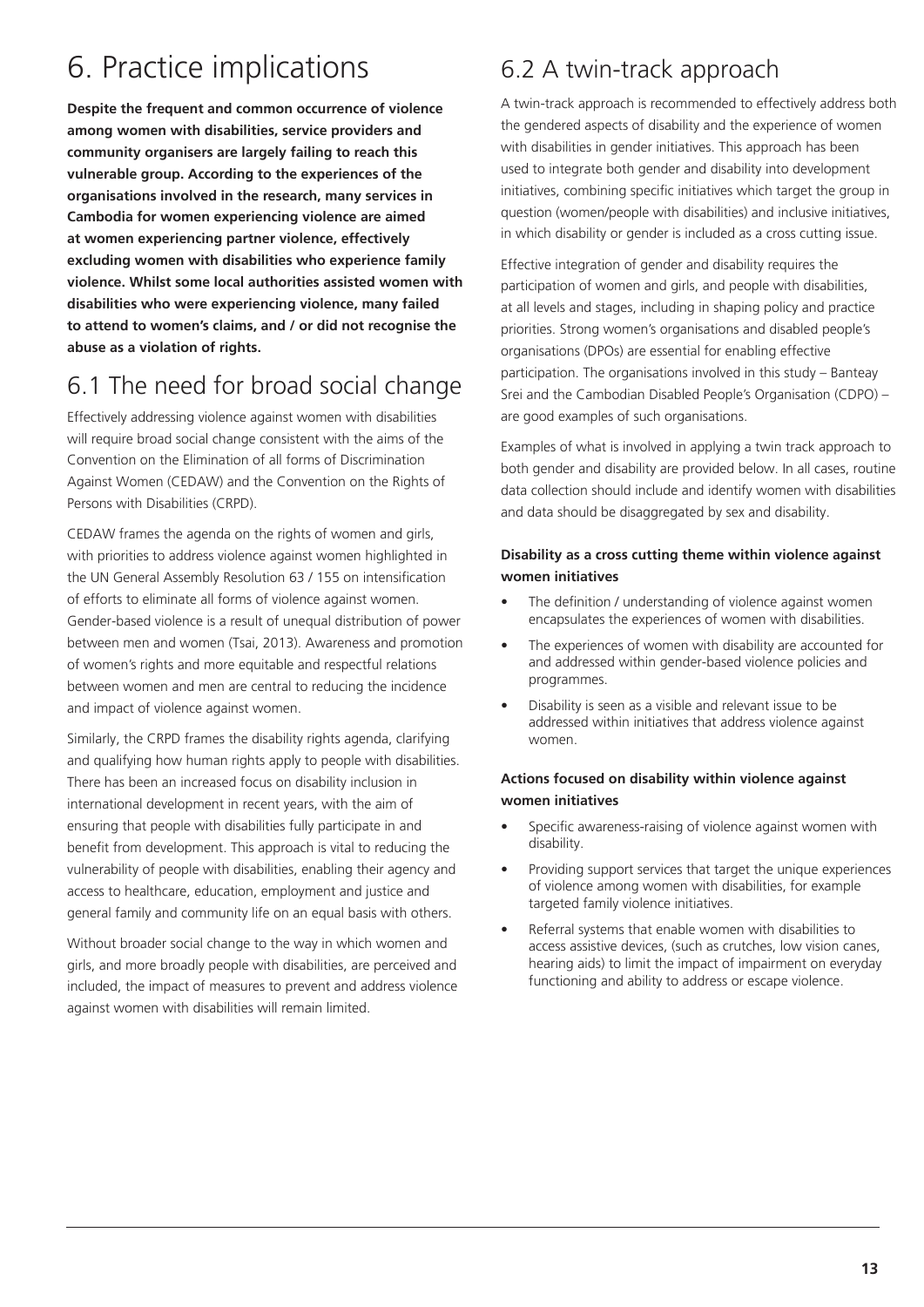#### **Gender as a cross cutting issue within disability initiatives**

- Planning and implementing disability advocacy, inclusion initiatives and service provision in a gender sensitive manner, so that the different experiences of women and girls and men and boys are explored and addressed.
- Addressing the barriers women face to participating equally in decision making and leadership within DPOs, including strengthening skills and confidence and shifting understandings of the competencies requires for effective leadership.

#### **Targeted gender initiatives within disability initiatives**

- Facilitating women with disabilities, self-advocacy groups.
- Empowerment and capacity development initiatives with women with disabilities.
- Providing targeted women's services with a focus on freedom from violence and access to sexual and reproductive health services.

When disability and gender discrimination are robustly addressed in a separate and integrated manner, disability and gender initiatives can be understood as both parallel and intertwined / linked, as depicted below.

Strengthening collaboration and partnership can improve efficiency as disability and gender specific initiatives are likely to overlap. For example, a targeted sexual and reproductive health service for women with disabilities may be a joint venture between disability and gender based violence service providers. Collaboration and partnership also allows for mutual capacity development between gender and disability organisations.



**A comprehensive approach to gender based violence for women with disabilities**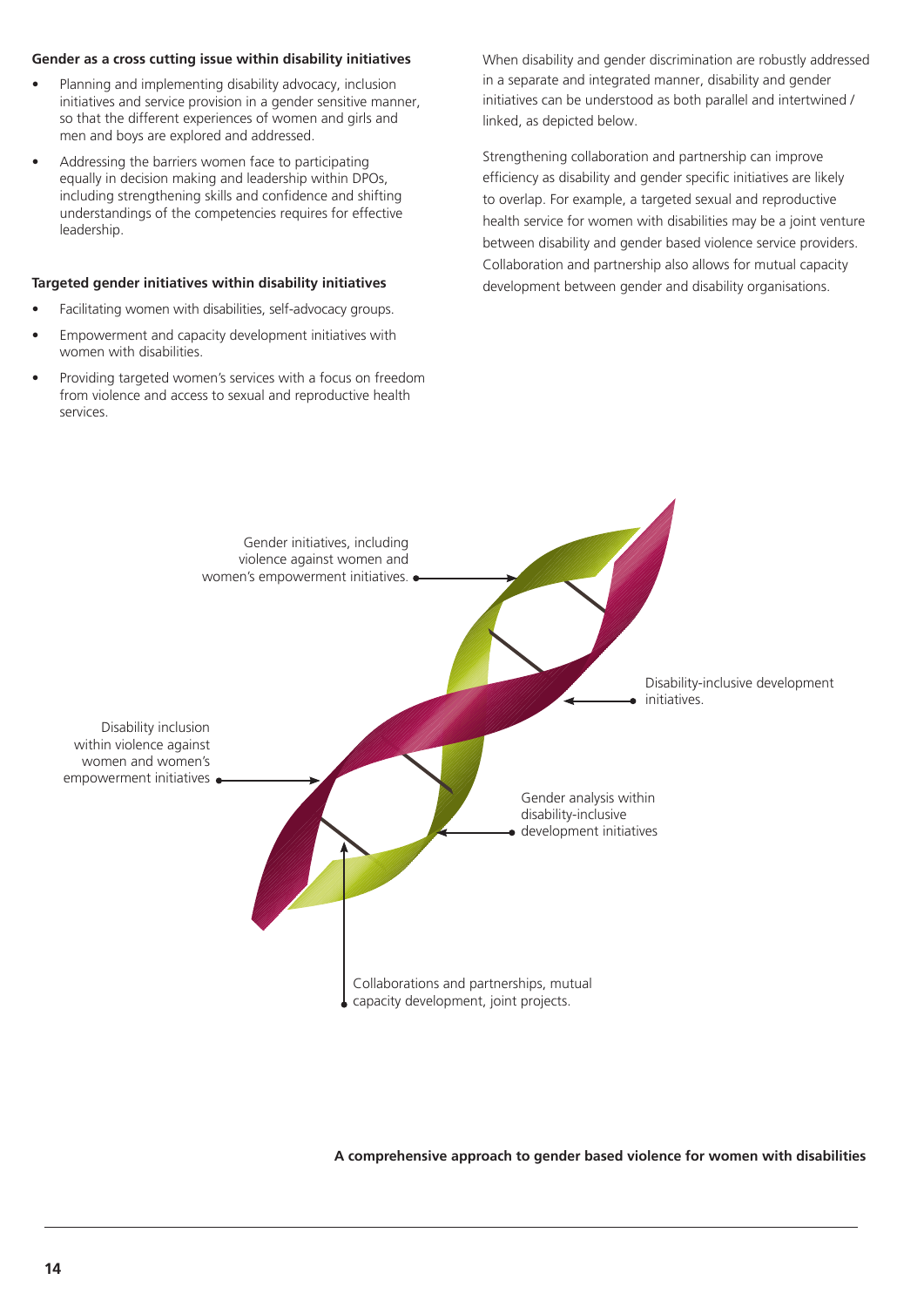### 6.3 Implications for policy and programming

#### **1. Awareness raising**

Reducing violence against women with disabilities requires increased awareness of people living with disability in the community, their experiences of exclusion and poverty, and their rights. People with disabilities are often largely invisible, statistically, socially and within policy and programming. For example, the specific discrimination experienced by women with disabilities is not mentioned in the Convention on the Elimination of all forms of Discrimination Against Women, and is addressed only in passing in the UN Secretary General's 2012 report on intensifying efforts to reduce violence against women. Disability inclusion requires concerted awareness-raising at regional, national and community levels, with attention to inequalities between women and men.

Increasing media awareness of the rights of women (and men) with disabilities and the discrimination they experience, and enabling women with disabilities to contribute their perspectives in traditional and new media can support other efforts to promote visibility, voice and respect.

The *Triple Jeopardy* research partners developed *Challenging discrimination against women with disabilities: A community toolkit*10 to raise awareness of gender, disability and violence in Cambodia. It is available for adaptation to other contexts.

#### **2. Participation**

Meaningful participation of women, including women with disabilities, is essential to ensure that awareness raising, prevention and other initiatives addressing violence against women are contextually relevant and effective. Participation also builds knowledge and raises visibility, contributing to shifting attitudes. Having women with disabilities as research partners in this study challenged common assumptions in Cambodia that women with disabilities cannot learn, earn an income or fill professional roles. Establishing a mechanism such as a women's taskforce within DPOs could assist with promoting the active participation of women and girls with disabilities.

#### **3. The scope of violence against women initiatives**

Violence against women needs to be defined in ways that explicitly reflect the experiences of women with disabilities, including by incorporating a greater focus on family violence and explicitly mentioning the issues and risks of violence facing women with disabilities. Violence against children with disabilities should be further investigated and addressed, given the findings that many women experienced abuse from childhood.

Campaigns addressing violence against women should include family violence, not just intimate partner violence, and target the general public, groups of survivors and potential perpetrators.

#### **4. Conflict resolution and law enforcement**

Law enforcement personnel at all levels should be provided with training on the rights of women including women with disabilities and associated laws, with specific training addressing all forms of violence against women and the particular risks facing women and girls with disabilities.

Recognising that discriminatory attitudes can limit the effectiveness of training, there should also be clear legal guidelines and appeal mechanisms for cases of violence against women. Conflict mediation training for village leaders that includes information about the rights of all people with disabilities and laws prohibiting violence, combined with awareness raising of this avenue for redress, would support improved access to justice for women with disabilities. Reasonable adjustments may also be needed to legal proceedings on a case-by-case basis.

#### **5. Service provision**

An emphasis on prevention and changing community attitude needs to be combined with improved services for survivors of violence. Improved access to mental health services for all women, particularly women with disabilities, is a priority given the levels of mental distress documented in this research. As these services are developed, a focus on inclusion and awareness of the mental distress caused by partner and family violence will help ensure their relevance for women with disabilities.

In addition, other options to reduce the mental distress of women, including those with disabilities, should be explored. The majority of women surveyed were part of a community group, providing a good place to start. Increased social interaction and engagement in meaningful activities can build skills, improve income generation options and improve health and wellbeing (Glass, et al. 1999; Kandel 1998; Tew et al, 2012), particularly for victims of violence, and also for perpetrators of violence, who may have poor mental health also. Community groups also provide a platform for peer support, experience sharing and self-advocacy. They should be encouraged and resourced, and options explored for building awareness of violence and basic active listening skills. This is consistent with a whole community approach, which is essential to effectively combat violence against women.

If the benefits of community involvement are to extend to all, community groups and structures need to be inclusive. A twin track approach can help ensure that group meeting places and attitudes are accessible to all, and targeted initiatives enable women with disabilities to attend, for example by assisting with transport, or challenging the control families often have over the mobility of woman with disability.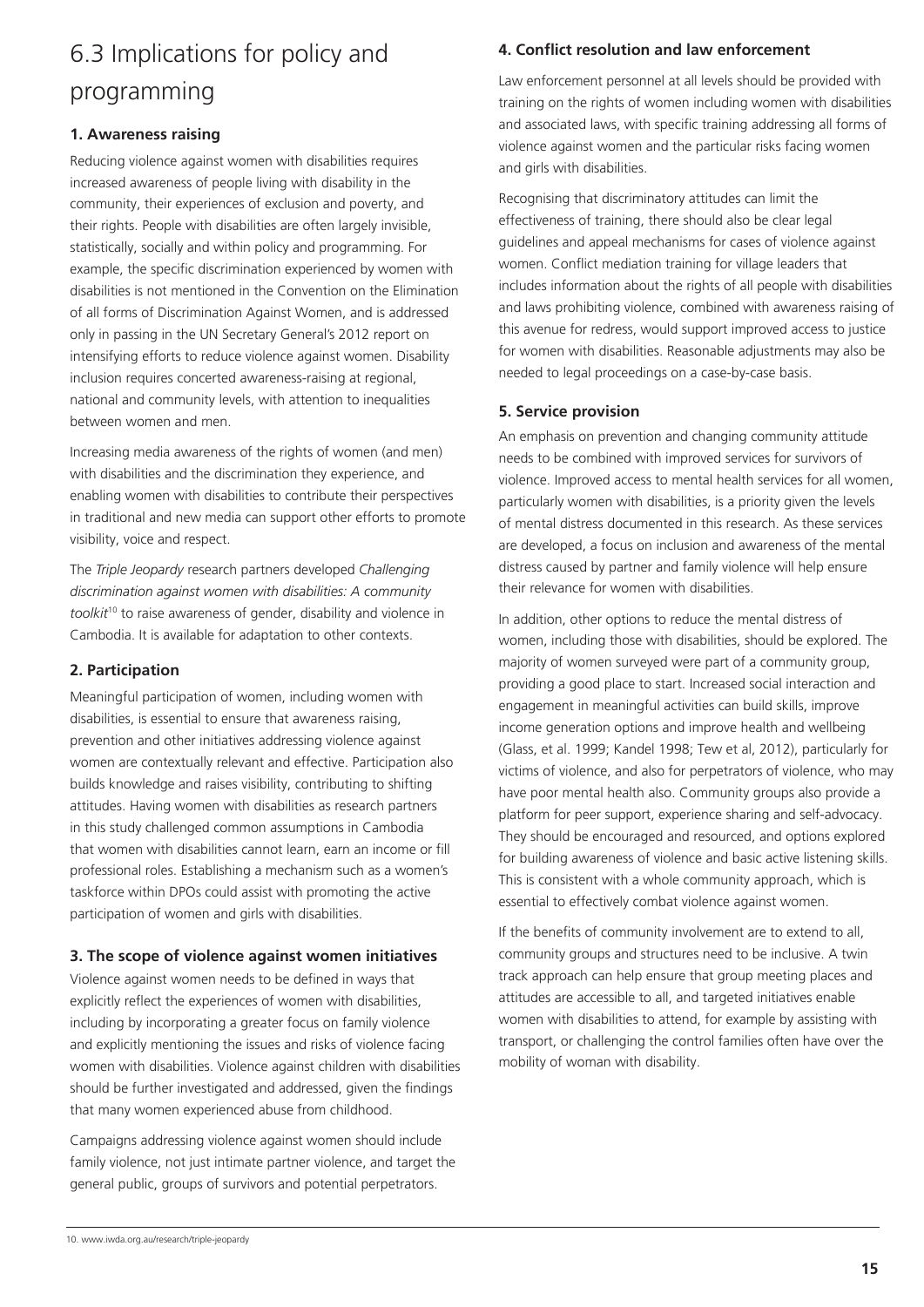Where there are community based rehabilitation (CBR) initiatives (which aim to meet the community level needs of people with disabilities), selected CBR workers should be trained in basic counselling and violence initiatives. CBR initiatives can also facilitate inclusion in other community groups and apply a gender lens, using a twin track approach.

#### **6. Capacity development and addressing livelihoods**

Poverty causes stress within families (Tsai, 2013). This study showed its impact on the ability of women with disabilities to feel they were able to leave violent situations and provide for themselves and their children.

Initiatives that target survivors of violence against women should integrate skills development and income generation initiatives to strengthen women's financial autonomy, or link to services that provide this. Increased opportunities for skill development and income generation also positively influence mental wellbeing. Mainstream skills development and income generation programs also need to be more inclusive of people with disabilities, including women, who are often effectively excluded from such initiatives.

#### **7. Data**

Violence against women initiatives can play a role in reducing the common invisibility of people with disabilities (Mont, 2007) by ensuring all data collected contains specific indicators on disability inclusion and is disaggregated by disability. This includes information collected in censuses, violence surveys, and by legal enforcement and victim services. Data collected about disability should be disaggregated by sex, to deepen evidence about the different experiences of women and girls and men and boys with disabilities. This includes sex-disaggregation within the membership and leadership data of DPOs.

#### **8. Collaboration and integration of gender and disability**

Addressing violence against women with disabilities will require a concerted effort towards the integration of disability and gender. Practical strategies include multidisciplinary task forces for violence against women at national and community levels (UN General Assembly, 2012) which can also facilitate mutual capacity development and joint initiatives. For example, disability stakeholders can provide disability rights training, gender stakeholders can provide gender content, and work together on toolkits, checklist and standards for gender and disability integration. Some of the researchers involved in this study have begun to develop these types of resources. Individuals involved in research such as *Triple Jeopardy* can support integration by providing advice on disability and violence against women, within Cambodia and regionally.

#### **9. Research recommendations**

There are many areas for further research on violence against all persons with disabilities, particularly in 'developing' countries. All research should be sex-disaggregated. Large-scale studies should also be disaggregated by type of impairment. Considering children's vulnerabilities, urgent research is needed on violence against children with disabilities (with careful consideration to ethical issues and providing a safe environment for children). Further research is also needed on the experiences of men with disabilities, due to their own vulnerabilities and to avoid depicting women (and children) as naturally 'victims'. There may be particular communication issues to consider in conducting research with people with hearing and intellectual impairments which have been barriers to conducting research with them to date. This makes it all the more urgent for major research to be undertaken with people who experience these kinds of impairments. As this research shows, having a comparison group is critical in highlighting the different experiences of people with disabilities. Explicitly including women with disabilities in the survey population and surveying them in a way that enables them to speak safely about their experiences increases the reported prevalence of violence compared with a survey methodology that effectively excludes women with a disability. Finally, further research is needed on support to women with disabilities who experience violence, to identify avenues and barriers to access.

### 6.4 Conclusion

This research highlighted both the resilience and the vulnerability of women living with disabilities in Cambodia. By sharing their stories, participants have deepened our understanding of how different forms of discrimination intersect and multiply risk and vulnerability to violence, and how to approach these issues. The research has highlighted the need for strategies that engage whole communities, and integrate gender, disability and poverty initiatives.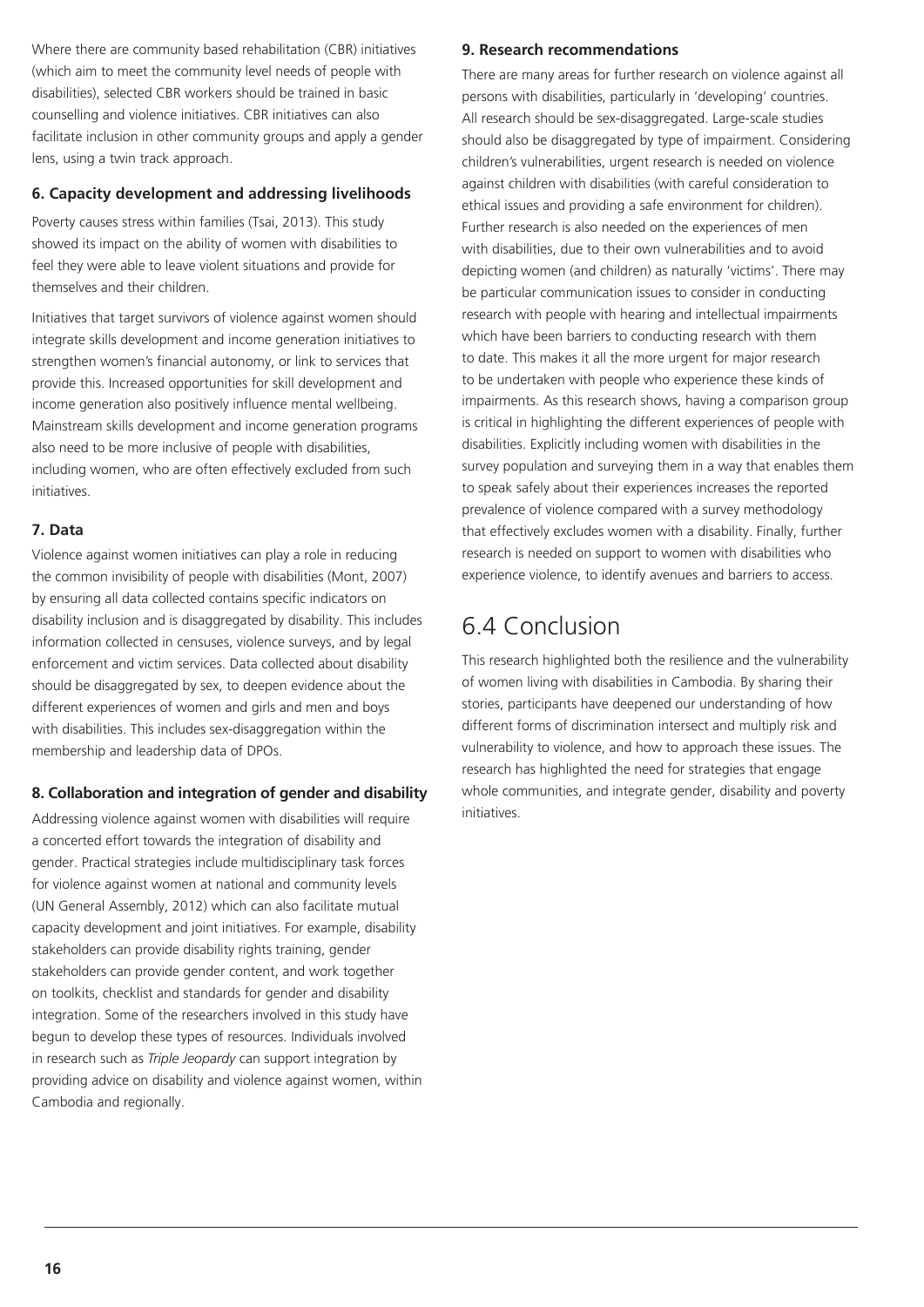# References

The African Child Policy Forum (2010) *Breaking the Silence, Violence against Children with Disabilities in Africa*, The African Child Policy Forum, Addis Ababa.

Glass, T. A., Mendes de Leon, C., Marottoli, R. A. and Berkman, L. F. (1999) 'Population based study of social and productive activities as predictors of survival among elderly Americans'. *British Medical Journal*, vol. 319, pp. 478-486.

Handicap International and Save the Children (2011) *Out from the Shadows – Sexual Violence against Children with Disabilities*, Save the Children, UK.

Kleinitz, P., Walji, F., Vichetra, K., Nimul, O. and Mannava, P. (2012) 'Barriers to and facilitators of health services for people with disabilities in Cambodia'*,* Health Policy and Health Finance Knowledge Hub, *Working Paper 20*.

Kandel, E. R. (1998) 'A new intellectual framework for psychiatry'. *American Journal of Psychiatry*, vol. 155, no. 4, pp. 457-470.

Ministry of Women's Affairs (2005) *Violence against women: A baseline survey*, Cambodian Ministry of Women's Affairs, Phnom Penh.

Ministry of Women's Affairs (2010) *Violence against women 2009 Follow up survey: Final study report*, Cambodian Ministry of Women's Affairs, Phnom Penh.

Mont, D. (2007) *Measuring disability prevalence,* Washington DC The World Bank.

Tew, J., Ramon, S., Slade, M., Bird, V., Melton, J. and Boutillier, C. (2012) 'Social Factors and Recovery from Mental Health Difficulties: A Review of the Evidence'*, British Journal of Social Work*, vol. 42, no. 3, pp. 443-460.

Tsai, A.C. (2013) 'Intimate Partner Violence and Population Mental Health: Why Poverty and Gender Inequities Matter', *PLoS Med*., vol. 10, no. 5.

UN General Assembly, Intensification of efforts to eliminate all forms of violence against women: report of the Secretary-General, 1 August 2012, A/67/220, available at www.refworld.org/ docid/50a0c28e2.html [accessed 15 July 2013]